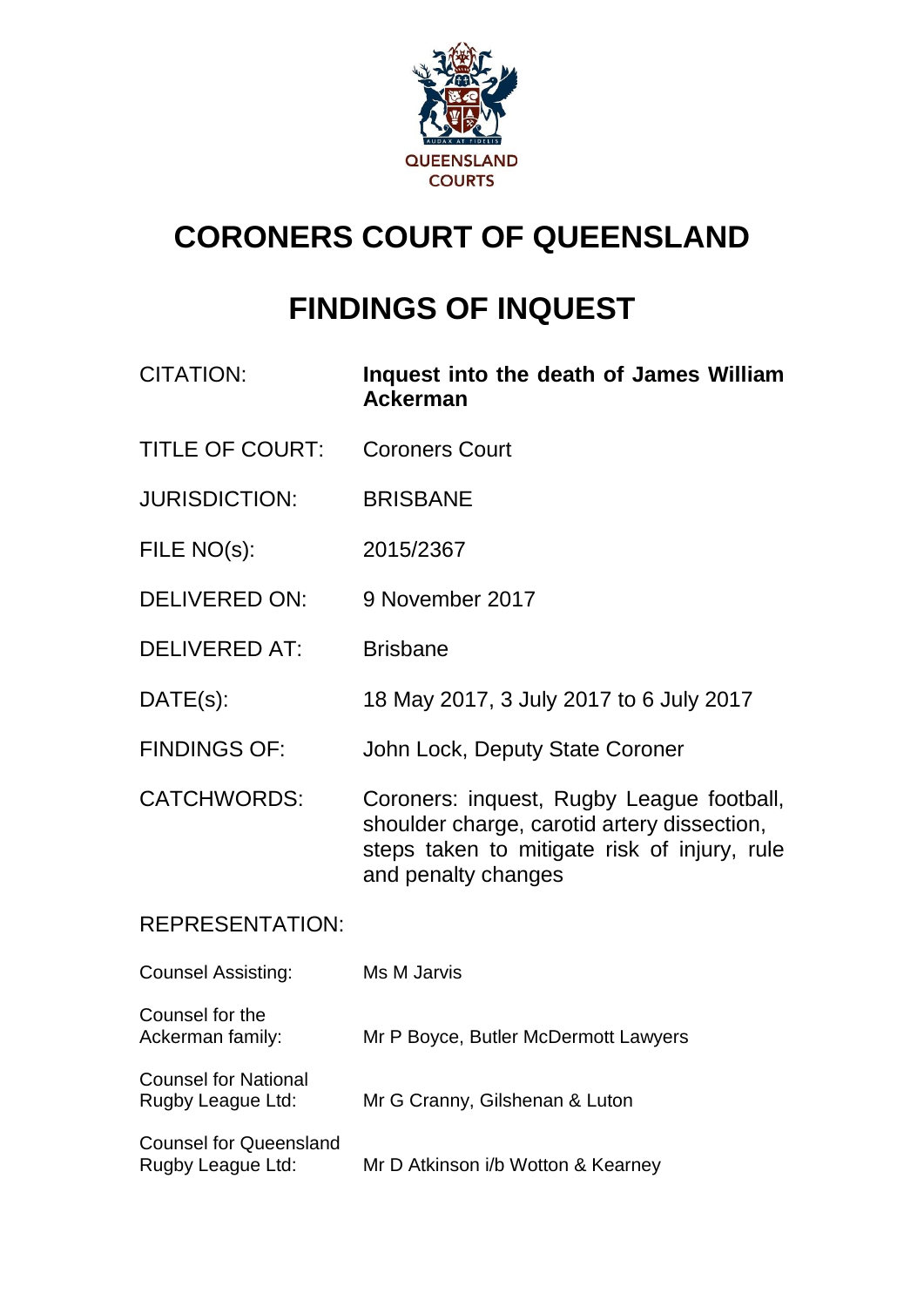Counsel for Francis Molo: Mr P Lane i/b Barry Nilsson

| <b>Counsel for Brisbane</b><br>Broncos League<br>Club Ltd:                | Ms J Rosengren i/b DLA Piper Australia                              |
|---------------------------------------------------------------------------|---------------------------------------------------------------------|
| <b>Counsel for Northern</b><br>Suburbs Rugby League<br>Football Club Ltd: | Mr J Fraser i/b Robert Bax & Associates                             |
| Counsel for<br>Commissioner of Police: Mr I Fraser                        |                                                                     |
| <b>Counsel for QLD Police</b><br>Officers:                                | Mr A Braithwaite i/b Queensland Police Union of<br><b>Employees</b> |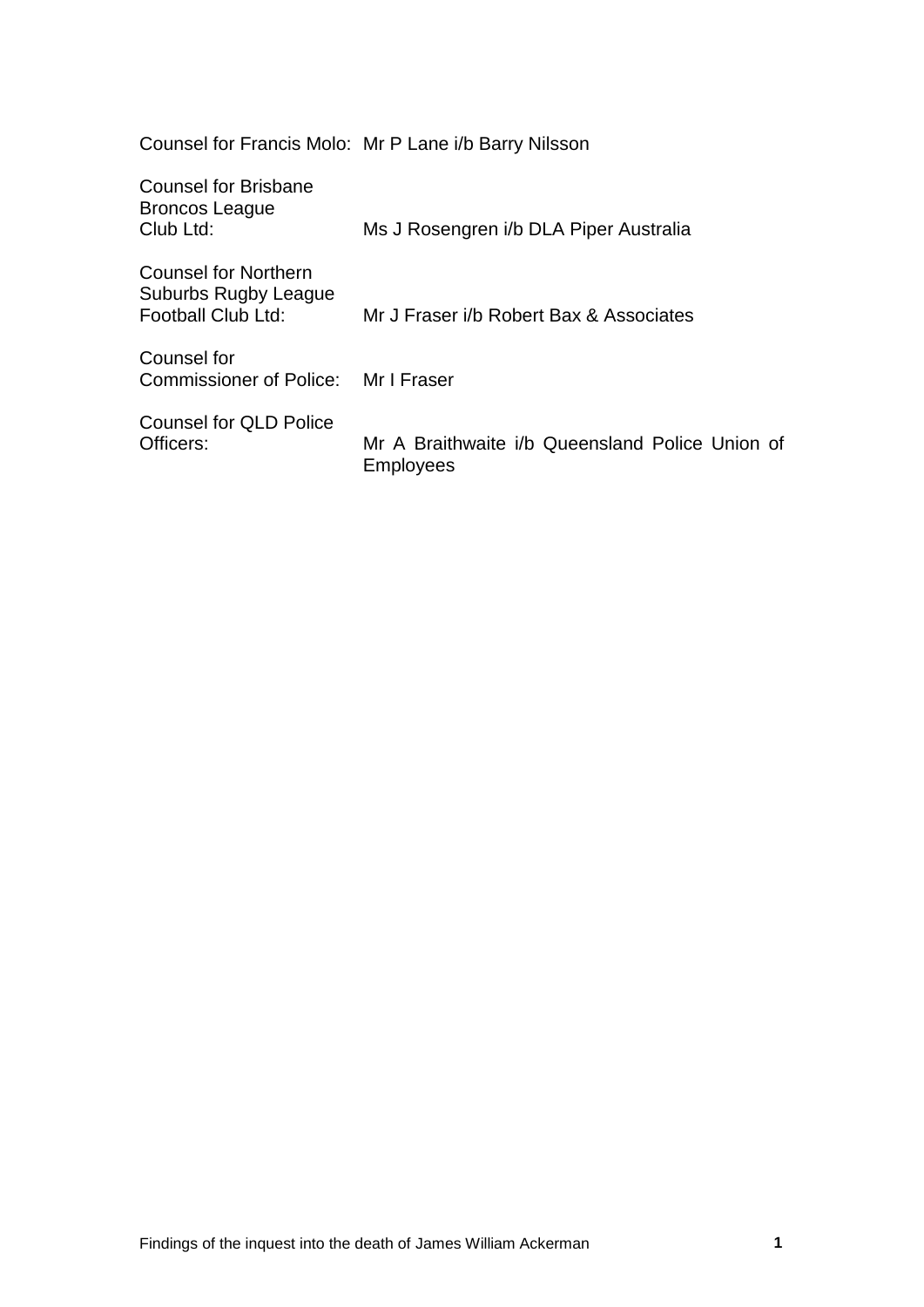| Autopsy results and medical evidence as to cause of death 4                |  |
|----------------------------------------------------------------------------|--|
| Circumstances surrounding the on field incident involving Francis Molo and |  |
|                                                                            |  |
| Actions taken by Queensland Rugby Football League Ltd, the Queensland      |  |
| Police Service and Workplace Health and Safety Queensland in response      |  |
|                                                                            |  |
|                                                                            |  |
| Actions taken by Queensland Police Service (QPS) 16                        |  |
| Actions taken by Work Place Health and Safety Queensland (WHSQ)19          |  |
| Actions taken by Brisbane Broncos Rugby League Club Ltd and Francis        |  |
| Molo to manage the risk to player safety associated with shoulder charges, |  |
|                                                                            |  |
| Actions taken by Queensland Rugby Football League Ltd and, where           |  |
| applicable, National Rugby League Ltd to improve player safety in relation |  |
|                                                                            |  |
|                                                                            |  |
|                                                                            |  |
|                                                                            |  |
|                                                                            |  |
|                                                                            |  |
|                                                                            |  |
|                                                                            |  |

# **Contents**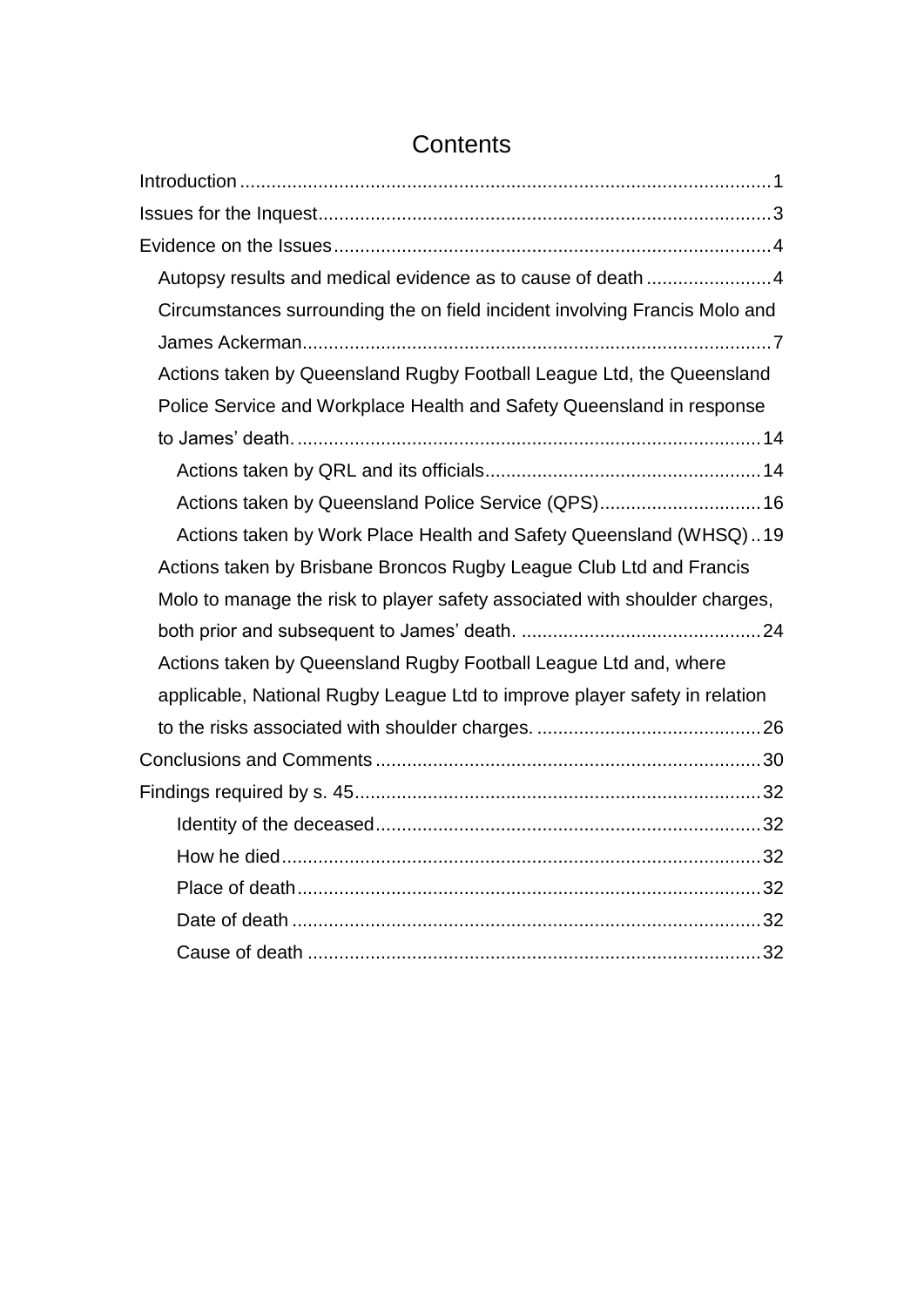## <span id="page-3-0"></span>**Introduction**

- 1. At the time of his death, James William Ackerman was 25 years old and was married to Sarah and they have two children, Olliver and Milly. James' death in the circumstances described below continues to distress his wife, his parents, siblings, family, friends and team mates.
- 2. James was a semi-professional rugby league player with the Sunshine Coast Falcons. On 20 June 2015 the Falcons were playing against the Norths Devils in the Intrust Super Cup.
- 3. James was playing in the front row. Early in the game James received a ball and ran at the defensive line. Within that defensive line was player Francis Molo. Francis was also a contracted player with the Brisbane Broncos. James and Francis made hard contact with each other, and James immediately fell to the ground, dropping the ball.
- 4. The referee called time out, concerned that James might be concussed. Very quickly he realised the injury was serious. James was obviously struggling to breathe and was otherwise unresponsive. A doctor came on to the field and an ambulance was called.
- 5. Emergency medical treatment was provided to James at the ground and then at the Royal Brisbane and Women's Hospital, where James was taken. James was experiencing bleeding to the brain and was placed in an induced coma. Over the next two days, it became apparent that James' condition was incompatible with life, and a decision was made, in consultation with James' family, to terminate his life support. James was declared brain dead on 22 June 2015. The community is forever grateful for the fact that James' family generously consented to organ donation, which took place early the next day.
- 6. An external only autopsy was conducted on 26 June 2015, and James' cause of death was determined to be a *traumatic subarachnoid haemorrhage*, or bleeding to the brain, resulting from a *right intracranial internal carotid artery dissection*, or severed artery leading into the brain.
- 7. At the time of the on-field incident, the referee had placed Francis on report for review of the contact by the Match Review Committee. The Incident Report described the contact as a "shoulder charge". The game itself was captured on a video recording and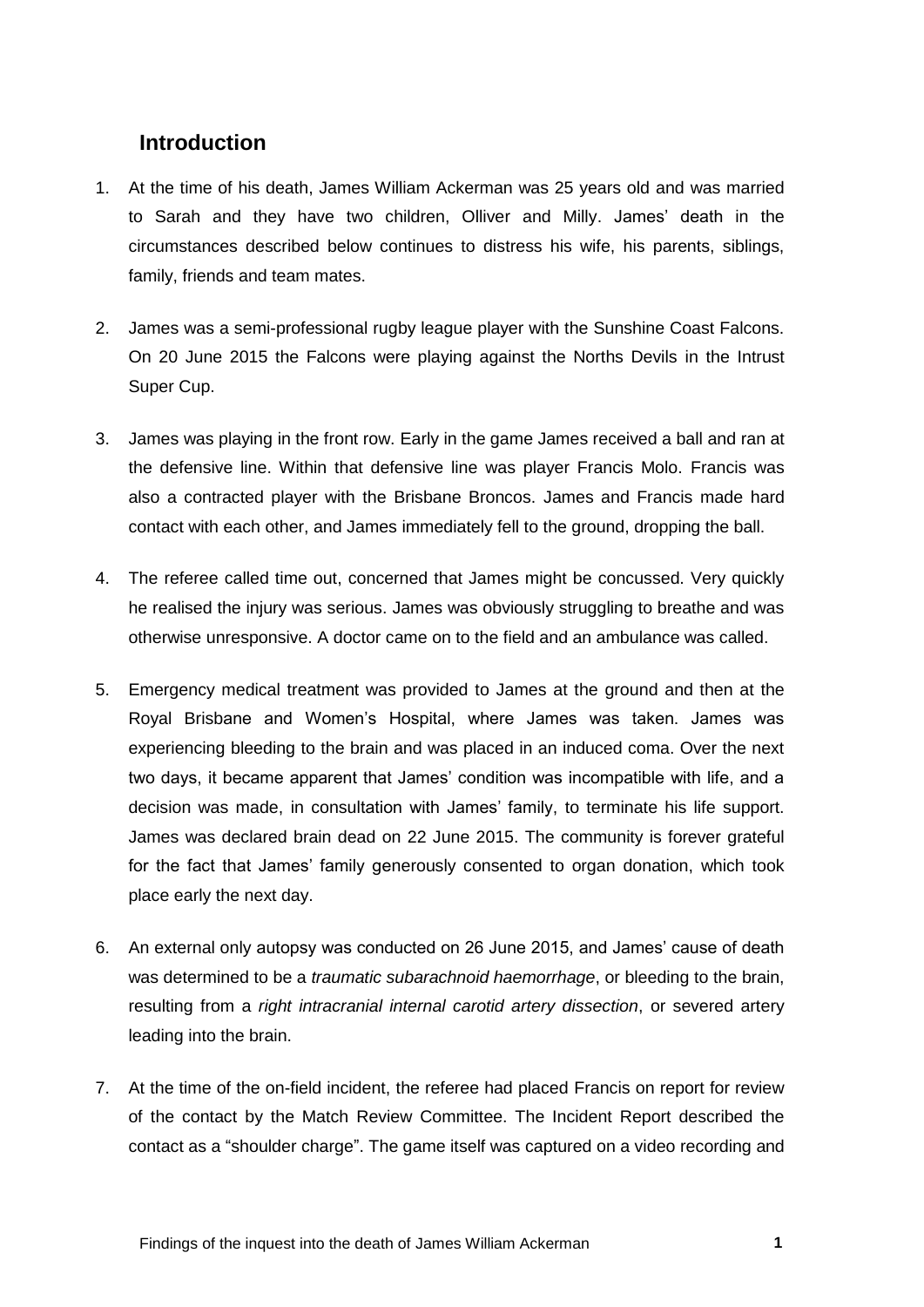the incident was therefore recorded. The Match Review Committee referred the case directly to the Queensland Rugby League (QRL) Judiciary Tribunal.

- 8. The QRL Judiciary Tribunal found Francis guilty of a Grade Five shoulder charge (the most serious grade at the time), and suspended him for a total of nine matches. Francis did not contest the charge, findings or penalty.
- 9. In submissions made by QRL prior to the inquest, the QRL usefully provided a summary of the position of rugby league surrounding shoulder charges. A conventional tackle in rugby league involves the defensive player approaching the ball carrier from a front-on position, and wrapping his arms around the attacking player, below where the ball is being carried. This was described as an effective tackle.
- 10. A shoulder charge is a tackle in which a defending player runs at the ball carrier and without attempting to take hold of that player, the defending player makes contact with their shoulder. Because the manoeuvre does not involve the defending player committing his arms, and because it involves force being loaded upon the shoulder, the tackle can be administered with considerable force. There was consistent evidence from a number of coaches and others associated with the game that shoulder charges were not taught or trained for, as they were regarded as ineffective tackles. Nonetheless they remained part of the armoury of some players.
- 11. Shoulder charges, where they involved contact with the body below the head or neck, were not illegal until 2013.They were illegal where they involved contact with the neck or head of the attacking player by virtue of the general ban in Rugby League on high tackles.
- 12. Shoulder charge tackles generally were banned by the National Rugby League (NRL) in 2013. This followed a review of shoulder charges and player safety commissioned by the NRL in 2012. The QRL adopted the NRL ban.
- 13. Francis' suspension finished just prior to the end of the 2015 season. In 2016, Francis played again for the Norths Devils in the Intrust Super Cup. Francis was penalised twice during that season for shoulder charges, both of which were deemed to be Grade One charges being the lowest grade. He received further suspensions of two weeks and three weeks respectively.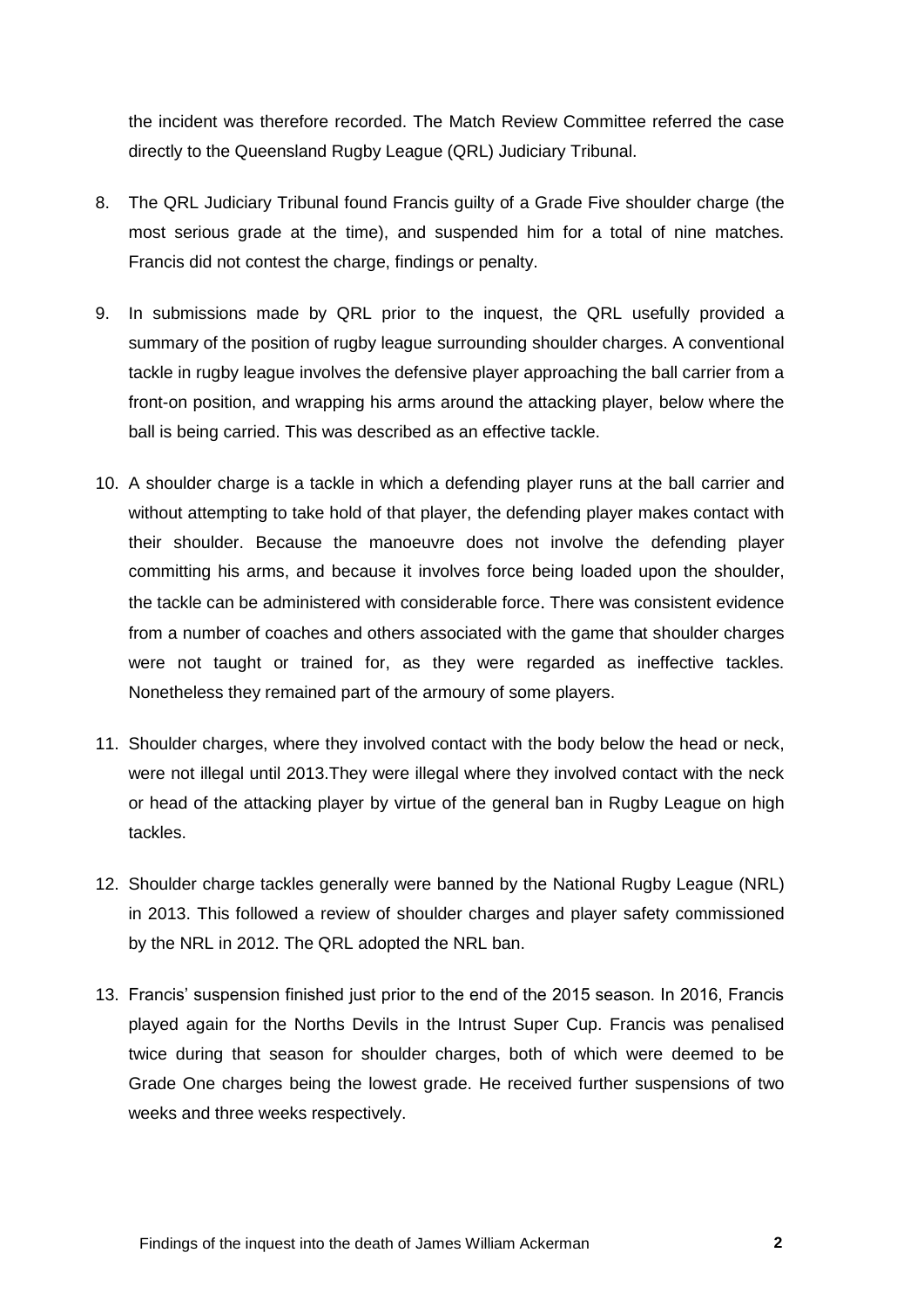## <span id="page-5-0"></span>**Issues for the Inquest**

- 14. James' family requested an inquest in the hope it might address some of the concerns and questions they still have about the circumstances of and response to James' death. The family also hope an inquest might lead to improvements to player safety.
- 15. A pre-inquest hearing took place on 18 May 2017 and the following issues for the inquest were determined:
	- i. The findings required by s. 45 (2) of the *Coroners Act 2003*; namely the identity of the deceased, when, where and how he died and what caused his death.
	- ii. The circumstances surrounding the on field incident involving Francis Molo and James Ackerman during the InTrust Super Cup match between the Norths Devils and Sunshine Coast Falcons on 20 June 2015.
	- iii. Actions taken by Queensland Rugby Football League Ltd, the Queensland Police Service and Workplace Health and Safety Queensland in response to James' death.
	- iv. Actions taken by Brisbane Broncos Rugby League Club Ltd and Francis Molo to manage the risk to player safety associated with shoulder charges, both prior and subsequent to James' death.
	- v. Actions taken by Queensland Rugby Football League Ltd and, where applicable, National Rugby League Ltd to improve player safety in relation to the risks associated with shoulder charges.
	- vi. Whether there are any matters about which preventative recommendations might be made pursuant to section 46 of the *Coroners Act 2003*.
- 16. The following witnesses were called at the inquest:
	- Stephen KANOWSKI, Level 3 Referee, Queensland Rugby League
	- Tyson BROUGH, Level 3 Referee, Queensland Rugby League
	- Jacob SAMOA, player, Sunshine Coast Falcons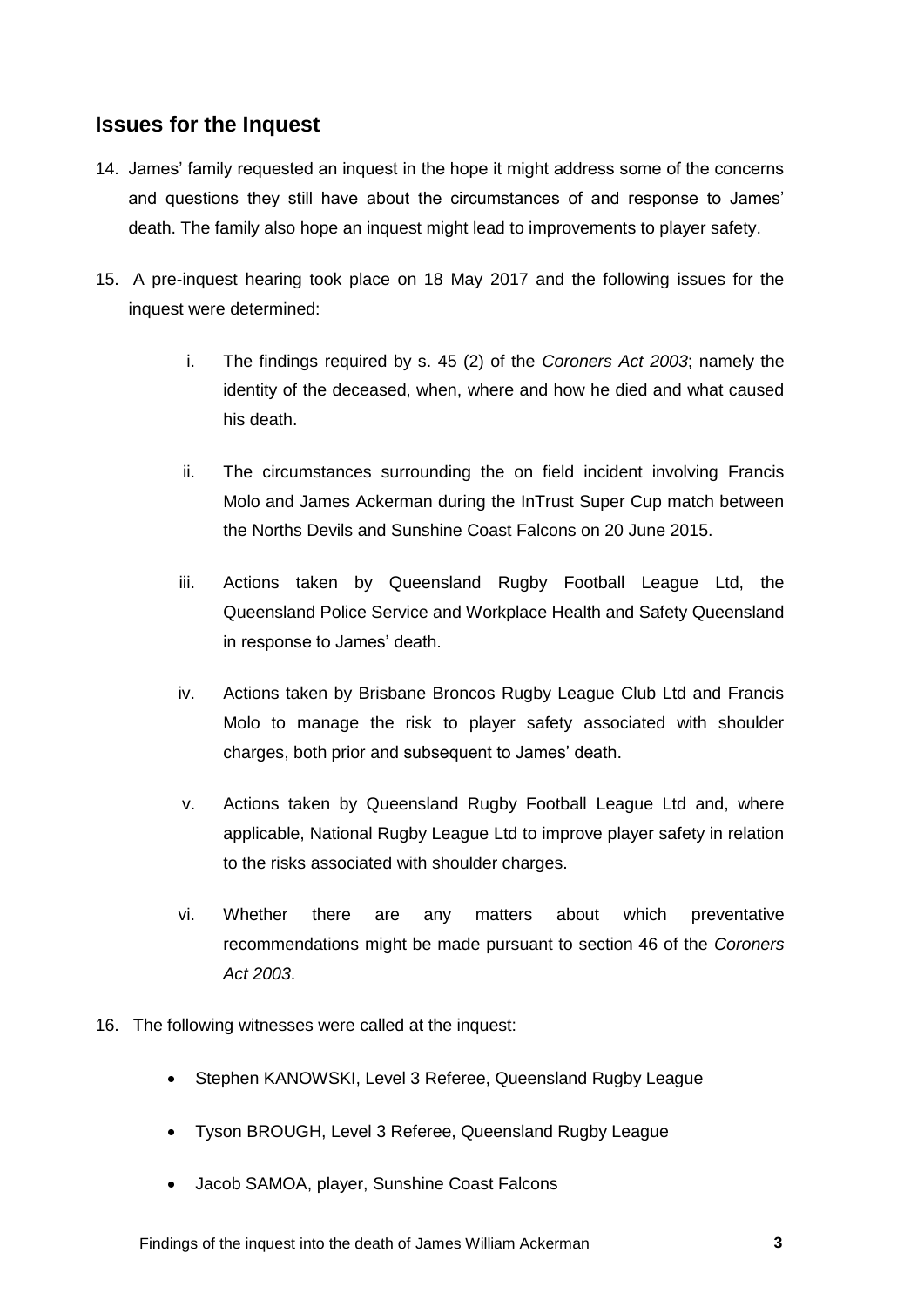- Thomas MURPHY, player, Sunshine Coast Falcons
- Ryan HANSEN, player, Sunshine Coast Falcons
- Dr Christian IBRAHEEM, Doctor, Norths Devils
- Dr Rohan SAMARASINGHE, Forensic Pathologist, Queensland Health Forensic and Scientific Services
- Senior Constable Shane SMITH
- Detective Senior Constable Christopher MELIT
- Plain Clothes Senior Constable Jocelyn ABLETT
- Plain Clothes Senior Constable Lauren GOWER, Queensland Police Service
- Detective Senior Sergeant Anne Vogler
- Francis MOLO, player, Norths Devils and Brisbane Broncos
- Paul LOWE, Assistant Coach, Norths Devils
- Mark GLIDDON, Head Coach, Norths Devils
- Jamie DOWSE, CEO, Norths Devils
- Paul WHITE, CEO, Brisbane Broncos
- Neil WHARTON, Head of Football, Queensland Rugby League

#### <span id="page-6-0"></span>**Evidence on the issues**

#### <span id="page-6-1"></span>*Autopsy results and medical evidence as to cause of death*

17. In accordance with the request of family, an internal autopsy examination was not performed and an external only examination with post mortem CT scan was conducted. The cause of death was already clear from a review of the clinical records. At autopsy James' cause of death was determined by forensic pathologist Dr Rohan Samarasinghe as '*1(a) Traumatic subarachnoid haemorrhage due to or as a consequence of 1(b) Right intracranial internal carotid artery dissection*'.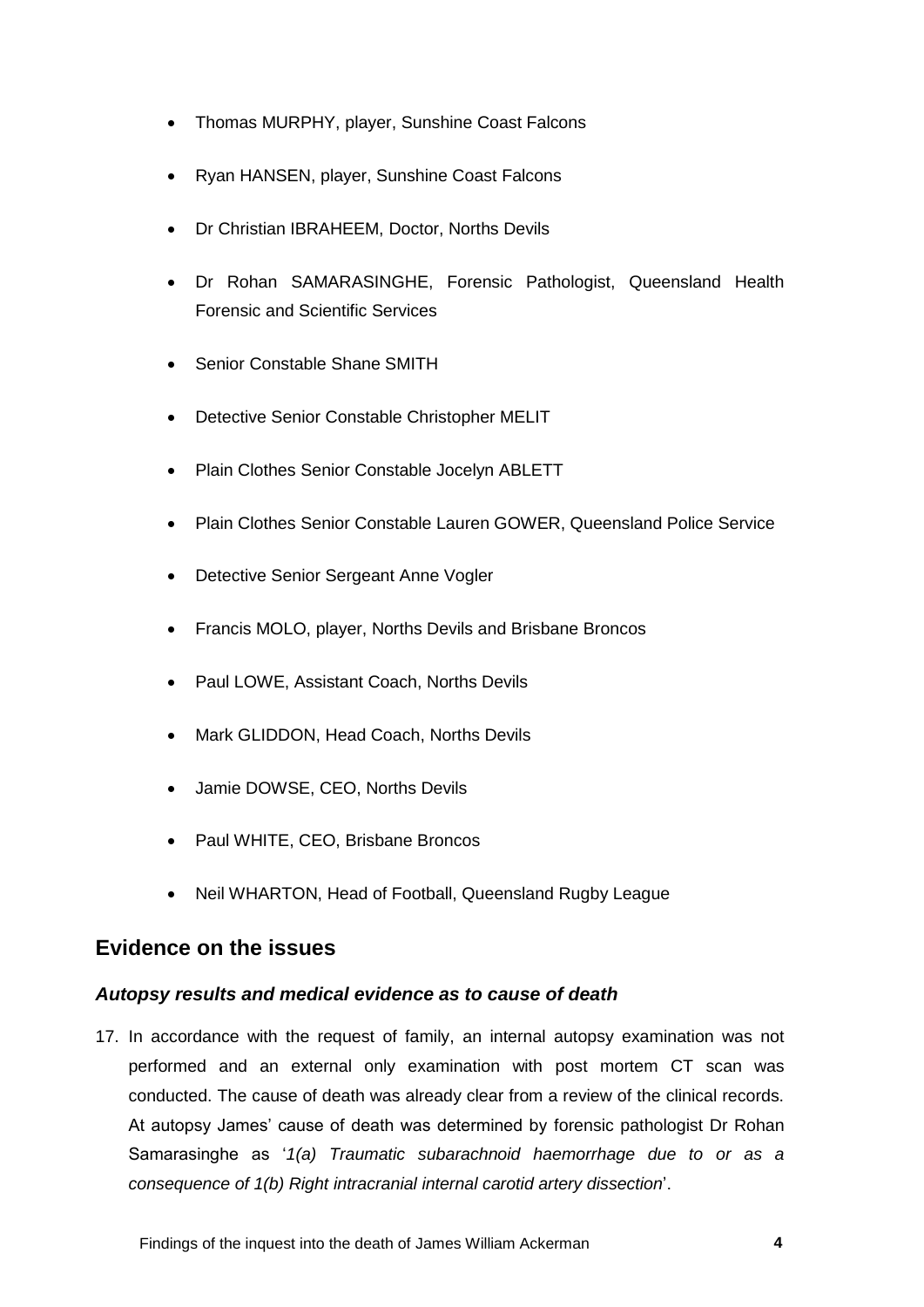- 18. Dr Samarasinghe found no signs of an aneurysm or pre-existing condition that predisposed James to this type of injury, although that could not be excluded. He described the injury as rarely seen in pathology and he has only seen two previous such injuries, both from motor vehicle accidents.
- 19. Dr Samarasinghe found no real bruising or injury externally other than two minor bruises on the right shoulder and collarbone areas consistent with being sustained in a tackle, fall or resuscitation. There was an area of light bruising with a small superficial laceration on the right frontal area of the head described as a '*2.5cm x 3cm area of stippled bruising with a 0.5cm linear superficial laceration*'. Dr Samarasinghe stated this maybe consistent with having been sustained when he collided with the other player or when he collapsed to the ground.
- 20. Dr Samarasinghe declined to comment in his autopsy report as to the mechanism of James' injury. At the inquest Dr Samarasinghe stated it was his understanding a traumatic dissection of a vertebral artery (which is more common) or internal carotid artery (such as in this case) are produced by way of a similar mechanism; namely, either direct blunt force to the head or neck, or indirect blunt force causing rotational movement of the head such that the artery stretches and tears. Dr Samarasinghe stated it is difficult to say which area was affected in this particular case. He stated that by looking at footage of the incident and, in particular, the moment of impact, Dr Samarasinghe expressed a view the point of impact appeared to be somewhere on James' neck or head. He agreed he was not able to see what happened clearly on the video.
- 21. Dr Samarasinghe was asked whether James' internal carotid artery could have been stretched and torn through a whiplash movement of his head. He agreed it was a possibility, but in his opinion and based on his reading about this type of injury, it mostly results from direct trauma. Dr Samarasinghe agreed indirect forces can cause internal carotid artery trauma, however not from a forward and back movement of the head (such as you might see in a whiplash movement). Rather, the head has to move sideways or with a rotational movement. However, Dr Samarasinghe qualified his opinion by stating he would defer to the opinion of a sports physician or biomechanic in terms of these mechanisms.
- 22. Dr Christian Ibraheem, was the sideline doctor who attended James on the field that day. He has professional medical experience in trauma incidents. As to the mechanism of James' injury. Dr Ibraheem felt the injury was related to a whiplash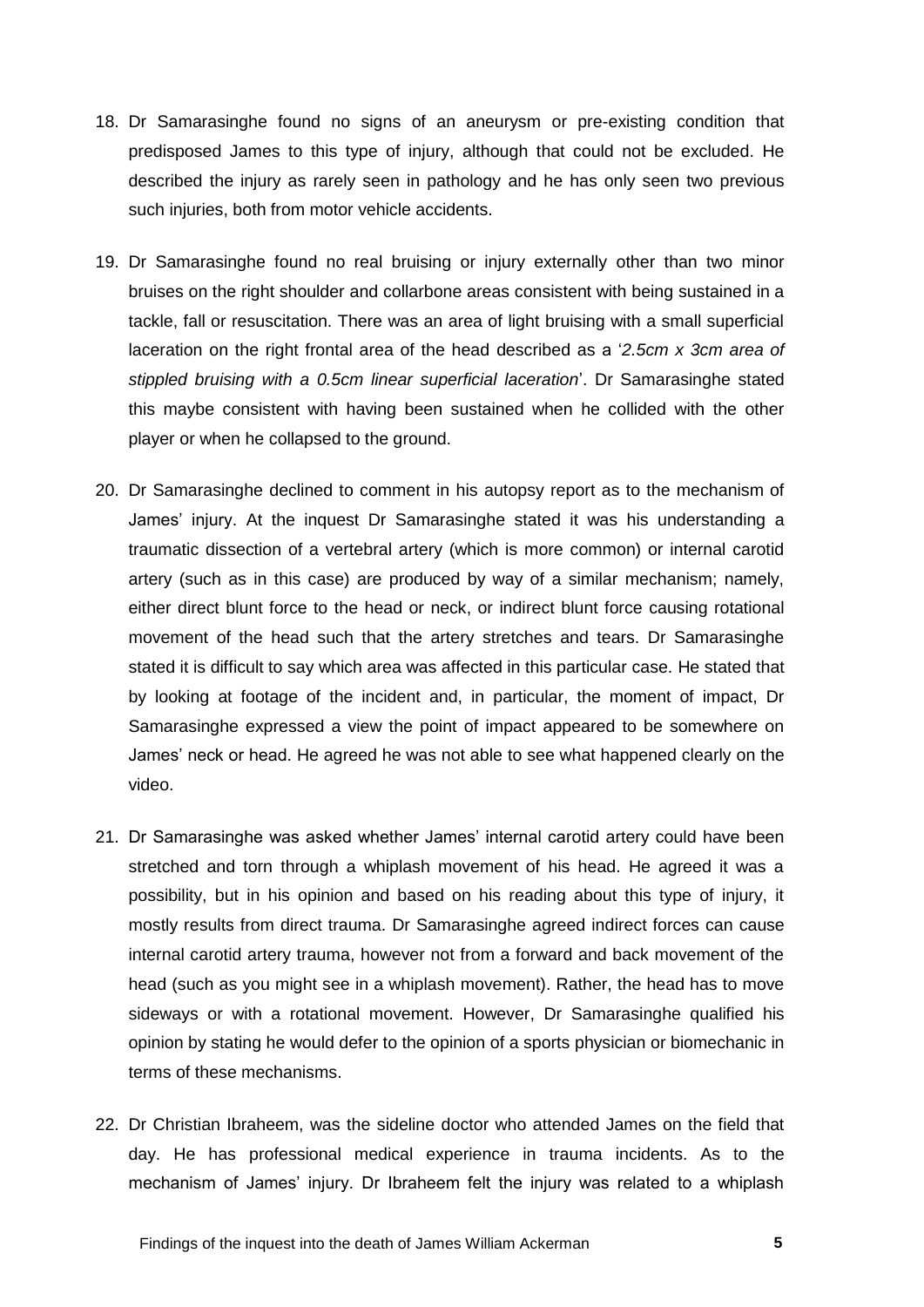movement of James' head causing a coup-contrecoup type reaction (where the force causes significant brain movement within the skull), which has then caused the internal carotid artery to rupture or tear.

- 23. Dr Ibraheem saw the on field collision from some distance away on the sideline, but distinctly remembers a whiplash movement of James' head. He had since seen the footage of the incident and believes it also shows this whiplash movement. His impression on the day regarding the point of impact between the two players was that it was 'chest to chest'. He agreed with the suggestion that to get that whiplash movement of the head, the degree of force of that impact had to be enormous.
- 24. Dr Ibraheem explained this whiplash movement could arise from any impact and did not require direct impact to someone's head. He gave the example of a car accident. Dr Ibraheem stated he had seen multiple head injuries but never as a result of a rugby league tackle. He qualified his opinion, stating it was based on general knowledge he had obtained in his capacity as registrar and surgical trainee in the trauma area of the Gold Coast University Hospital and 'not gold standard by any means'.
- 25. Both Dr Samarasinghe and Dr Ibraheem agreed the mechanism by which James' internal carotid artery was dissected may not necessarily require direct blunt force trauma to the head or neck, and could arise through indirect forces that essentially cause trauma to the internal carotid artery through stretching and subsequent tearing of the artery wall. Dr Ibraheem described a whiplash movement with the head moving forward and backward, whereas Dr Samarasinghe believes you need sideways or rotational movement.
- 26. There was evidence from some of the persons present on the day, including a Touch Judge and some Falcons' players, describing seeing contact with James' chin or somewhere on James' head. I accept these accounts have been given honestly, but the incident itself took place over seconds and at great speed and was viewed at different angles and from different positions on the field. I can well understand why they came to that conclusion given James' head clearly appears to move backwards.
- 27. Francis maintained during his evidence he did not make any contact with James' head or neck.
- 28. I had the distinct advantage of having viewed the tragic footage on many occasions, including in slow motion and frame by frame. The footage shows some right sideways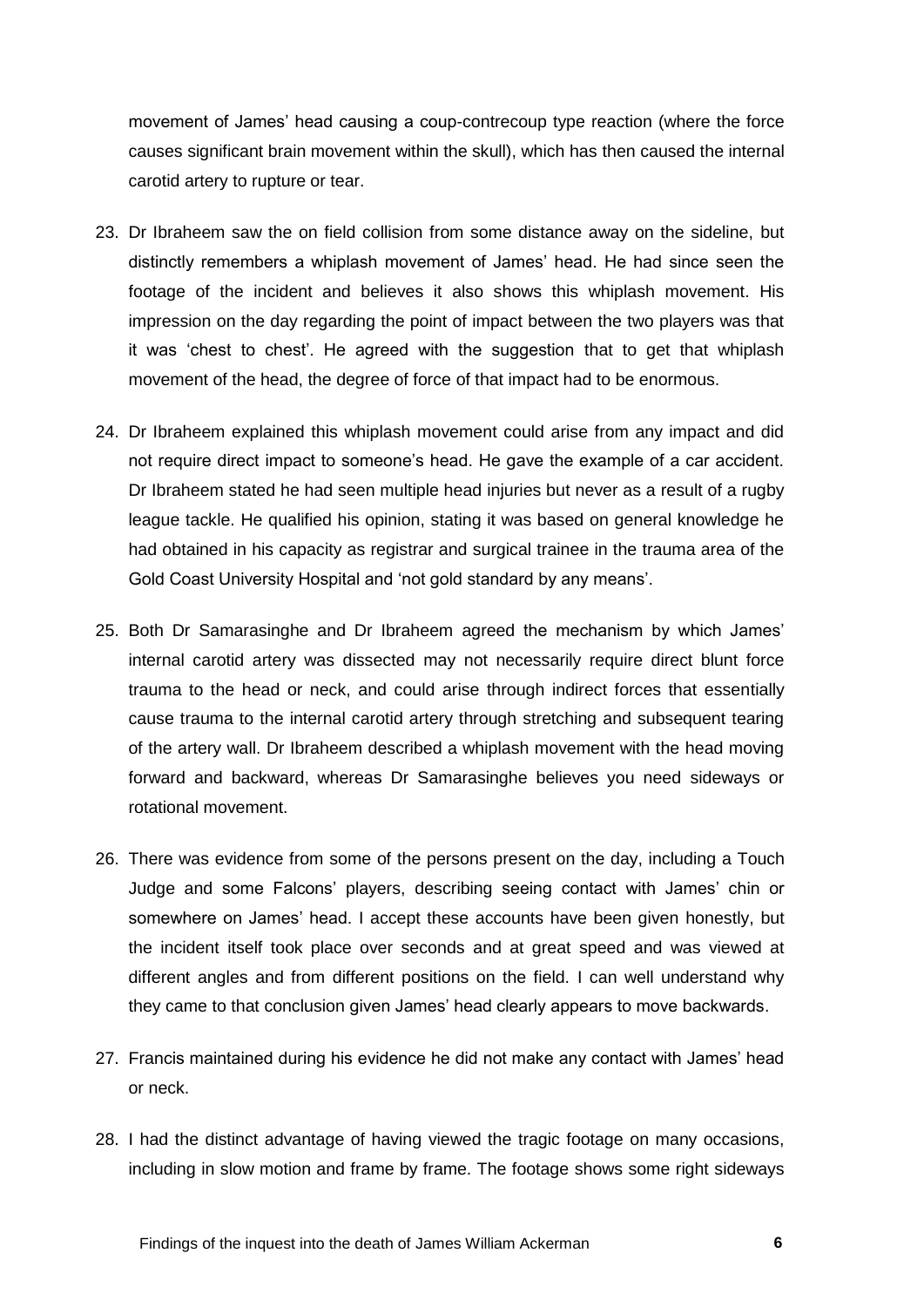and perhaps rotational movement of James' head at the time of and immediately following the impact of body on body and as James falls. The footage does not clearly show contact with James' head or neck. Francis was standing at one point relatively straight on but the point of impact is with his Francis' right side high up including the shoulder region.

- 29. The medical and post-mortem observations show there were no signs of significant external injury to James' head or neck area, apart the area of light bruising with a small superficial laceration on the right frontal area of the head. If there was direct contact with this area of James' head at the time of impact, both the footage and the nature of the bruising suggest it was not the focal point of the impact. It is clear that the bruising and laceration could equally have been sustained earlier in the game; through some grazing contact in the incident; or when James fell to the ground after impact. If contact was made with the head and neck it would more likely to have been on the left side.
- 30. In its entirety, the evidence suggests if there was contact with James' head or neck, it was not forceful enough to cause significant bruising or fractures. The alternative scenario is there was no contact with James' head or neck at the time of impact. Given the consensus of the medical opinion is there must be significant force (direct or indirect) for the internal carotid artery to rupture or tear, and given the absence of external signs of significant impact to James' head or neck, the evidence (including the video footage) suggests it is more likely that it was the force of the collision itself high in the upper chest/ shoulder region of James rather than any direct impact to James' head or neck that caused the injury to his artery. There is evidence of James' head moving sharply to the right with, in my view, some degree of rotation.
- 31. In many respects, this finding only adds to the importance of the banning of shoulder charges altogether. Serious injury and death can occur without direct contact to the head or neck due to the immense forces involved creating forceful movement of the head.

#### <span id="page-9-0"></span>*Circumstances surrounding the on field incident involving Francis Molo and James Ackerman*

32. The Round 15 Intrust Super Cup game between Norths Devils and Sunshine Coast Falcons on 20 June 2015 was not *'a big game'* in the context of the competition. The referee and others officiating stated it was their practice to be alert to any issues with or between teams or individual players prior to the commencement of a game. They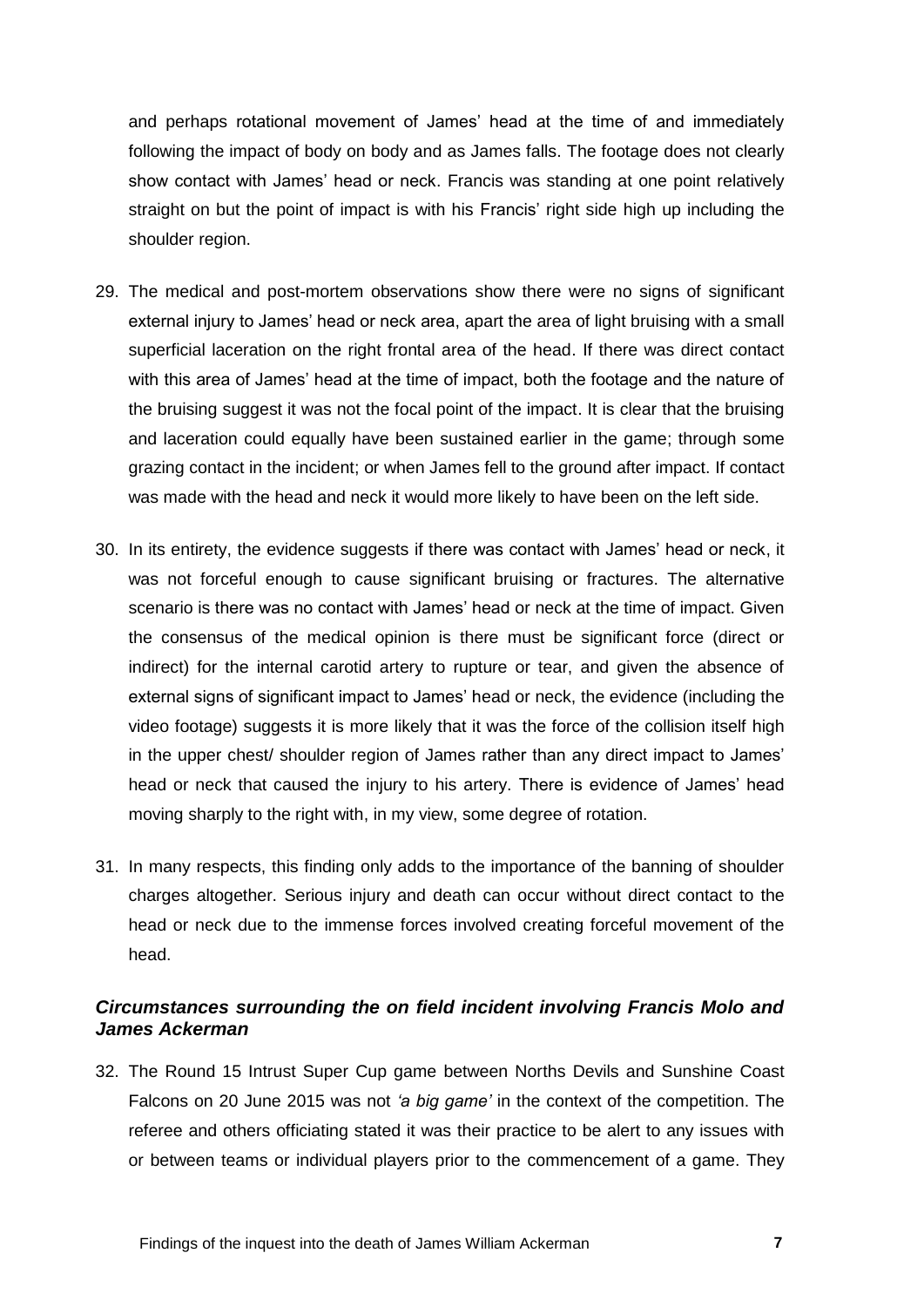and other witnesses confirmed they were unaware of any particular rivalries between the teams or between Francis and James. I accept there is no evidence of any ill will between Francis and James or their respective teams and this game was being played in that context.

- 33. James and Francis were both front row forwards. It was quite evident from the evidence that both of them liked to play the game hard. Consistently with what Francis had to say, the coach of Norths, Mr Gliddon stated it was their job as forwards to get on top of the opposition and endeavour to dominate that early part of the game. At the same time the evidence of coaches and other officials associated with the game emphasised players were encouraged to play to the rules of the game, as breaches inevitably simply gave away penalties.
- 34. Approximately three and a half minutes into the game Norths kicked off from halfway following an early Sunshine Coast try. The ball was collected by another player and passed to James who ran from the in goal area. James was approximately 15 metres from the Norths goal line when Francis made contact with him. Francis had run from behind the halfway line.
- 35. The touch judge on the western side of the ground, Stephen Kanowski gave the following description of what happened next:

*After Norths kicked off, I recall a Sunshine Coast player received the ball. He passed it*  to James Ackerman who ran at the defensive line very hard and with vigour. I recall *the defensive line that met James Ackerman included Francis Molo. I saw Francis Molo turn his body to the side and perform a shoulder charge on James Ackerman. The shoulder charge connected with the neck and lower head area of James Ackerman. The contact was very severe and caused James Ackerman to fall heavily to the ground and drop the ball.*

36. At the time of the incident involving Francis and James, the offence of a shoulder charge was defined in the QRL Major Competitions Judiciary Code as follows:

*A player is guilty of misconduct if he carelessly, recklessly or intentionally makes forceful contact between any part of his body and the head or neck of an opposing player and/or causes or contributes to any forceful movement of, or impact to, the head or neck of an opposing player when effecting, or attempting to effect, a shoulder charge, that is, using the shoulder and/or upper arm tucked into the side without, at the same time, using the arms and/or hands to tackle or otherwise take hold of the opposing player.*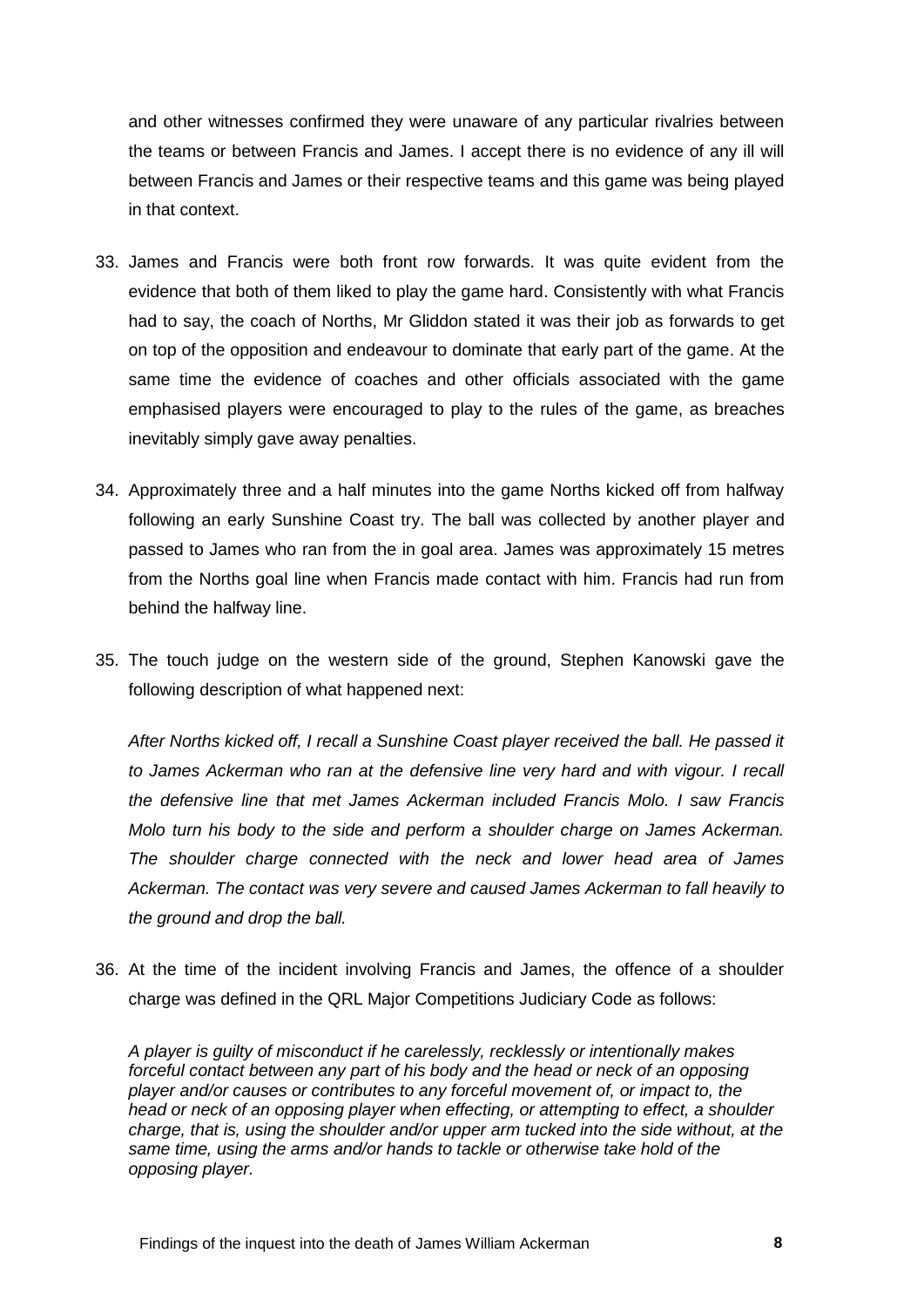- 37. Touch Judge Kanowski stated he had a good view of the play at that time. At the inquest he maintained that he saw Francis' body turned slightly to the side with his arms by his side and right elbow tucked in to his side, meeting the indicators for a 'shoulder charge' as per instructions provided to referees and touch judges by the NRL at that time. He said he thought the contact was around the neck but was not sure although he agreed it was certainly high in the shoulder area of James.
- 38. At the inquest Francis maintained his body was 'front on' or 'chest on' to the expected point of impact with James, with both his arms ready to wrap to complete the tackle. Francis recalled the points of contact as being his right pectoral muscle, collarbone and shoulder area connecting with James' chest and/or possibly with the ball, which James was carrying on his chest.
- 39. In his statement and at the inquest, Francis described being surprised and 'a bit scared' that James was running straight towards him, as in his experience attackers usually try to change direction or look for space to run into. Francis believed James was trying to impose himself on him by physically running into him to force him backwards. He added that James was just doing his job and playing hard, as was expected of forwards.
- 40. Francis says he braced himself for what he thought was going to be a high impact collision by bending his legs slightly to generate more power to push the player backwards, as he was taught to do.
- 41. Francis described the contact as heavy and strong, with the force of the collision forcing James to go backwards. Francis stated at inquest he would have been going forward at the time of the impact, but denied pushing James with his right arm bent at the elbow. Francis recalled his arms were coming up ready to wrap but he did not get time to do this due to James falling backwards so quickly. Francis stated he did not go in to deliberately shoulder charge James.
- 42. The nature of the tackle attempted by Francis on James was subsequently determined to be a "shoulder charge". There was some contention by some witnesses as to whether the tackle fell within the definition of a "shoulder charge" and there were submissions from the QRL and Norths that the tackle was square on and not side on, meaning it was not an illegal shoulder charge.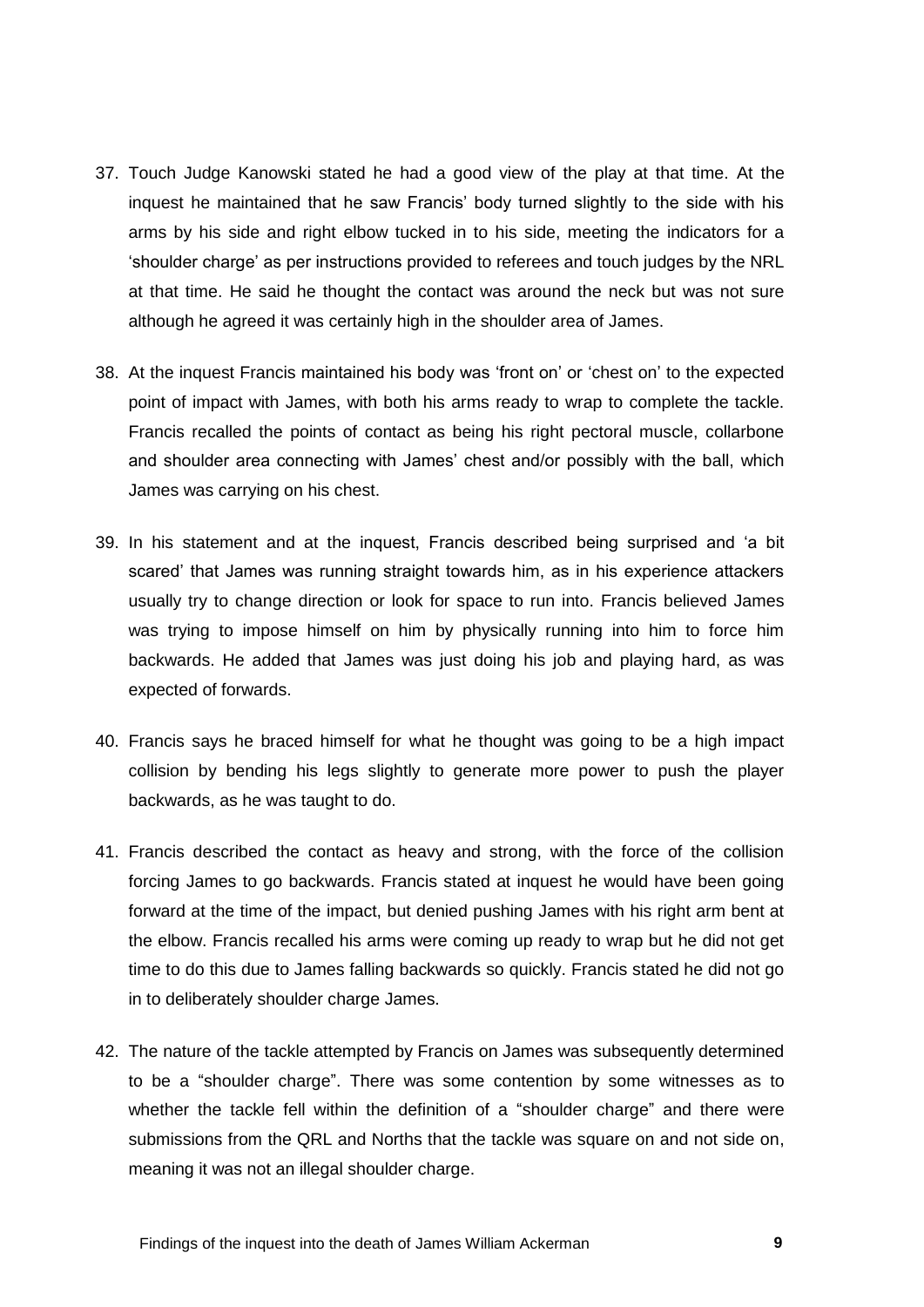- 43. On the account of Francis Molo, at a minimum it was contact made by his pectoral muscle, collarbone and shoulder area with James' upper chest area, without subsequent wrapping of the arms.
- 44. Video footage of the game was taken from an elevated area on or near the halfway line on the western side of the ground. The video footage is of reasonable quality, although the position of Francis' arms and body and point/s of contact between the two players at the time of collision and after is obscured somewhat by the speed of the impact and surrounding players.
- 45. At the request of the family I have placed a non-publication order prohibiting publication of the video footage. Many family members have sensibly declined to view it
- 46. I also ruled that given the distressing nature of the footage and the distress this was likely to cause Francis I did not require Francis Molo to view the footage during or before he gave evidence. He had not previously done so.
- 47. As I have stated, there was some contention as to whether this tackle by Francis was a shoulder charge within the laws of the game of Rugby League.
- 48. The video replay certainly supports a finding there was contact more by the right side of Francis high on his chest and right shoulder area and not front on. I have considered the video evidence and medical evidence earlier and consider the most forceful contact was on James high up on his left shoulder region. This impact did cause forceful movement of James' head and neck backwards and to the right side. If you considered the video evidence only, you could be excused in thinking there could also have been some contact with the head and neck, but the pathology evidence does not support this. There was certainly no wrapping of the arms. Whether the nonwrapping of the arms was intentional on the part of Francis or, as he says, due to the fact he did not have time to proceed to wrap his arms because James fell backwards, is difficult to determine. In viewing the video evidence it does not seem to me that Francis had placed himself in a position to wrap his arms in a traditional tackle but braced himself, lowered himself slightly and led slightly upwards with his right shoulder and chest to absorb the impact. It never looked like a tackle was going to be effected.
- 49. What can be said is what is described above is effectively the same contact that results when a defender places 'his shoulder or upper arm (tucked into the side)' into

Findings of the inquest into the death of James William Ackerman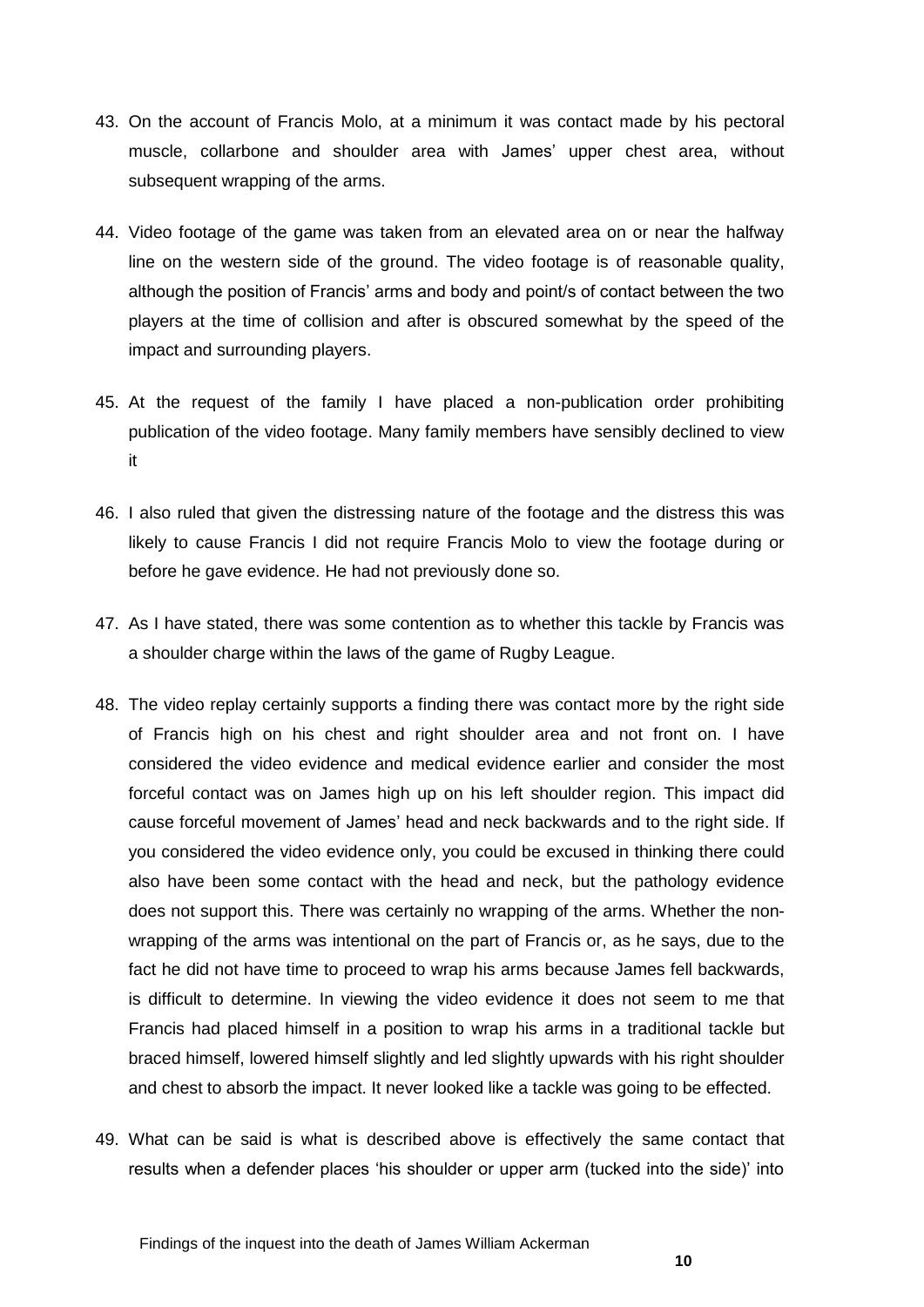an attacker's body, without spreading the force of that impact through the wrapping of his arms around the player". This was banned in 2013 due to it posing an '*unacceptably high risk of injury even if there is no contact with the players head*', as James' death tragically illustrates.

- 50. The NRL has continued to acknowledge this risk can arise from 'any forceful contact' with the shoulder or upper arm that does not also involve the use of the defender's arms to spread the force of that contact. In August 2015 the rule was tightened to ensure any forceful shoulder charge irrespective of point of contact on an opposing player's body was banned. On 4 February 2017 the NRL announced a further change to and simplification of the definition of a shoulder charge, whereby a player will be charged if '*the contact is forceful, and the player did not use, or attempt to use, his arms (including his hands) to tackle or otherwise take hold of the opposing player*'. The requirement for the shoulder and/or upper arm to be tucked into the side of the tackling player's body was removed from the shoulder charge rule.
- 51. What also can be said is that the referee had immediate concerns about the contact and asked for assistance from the touch judges; the touch judge expressed immediately that he saw a shoulder charge and said so; Francis was placed on report by the referee for a suspected shoulder charge; the issue was referred to the Match Review Committee, the Match Committee in turn referred it directly to the Judiciary; the Judiciary in turn accepted a no contest plea from Francis on the basis it was a Grade Five category shoulder charge and suspended him for nine weeks.
- 52. It was submitted the no contest plea from Francis was in part an acknowledgment by the Broncos that they were in uncharted territory and that out of respect for the family and acknowledging the pain and sorrow the family were obviously feeling, it was felt that the matter should not be contested so as to not throw Francis and the family back into the public arena. I accept that may be a factor in the decision making, which it seems was made by others within the Broncos structure including the CEO and Head Coach and without really any input from Francis. The CEO Paul White stated in evidence Francis was told of the decision. I also note that Rule 57B of the NRL Judicial Code of Procedure provides that an election not to contest the offence charged or the grading does not constitute an admission on the player's part that he is guilty of the charge, but an indication he has chosen for one reason or another not to contest the charge.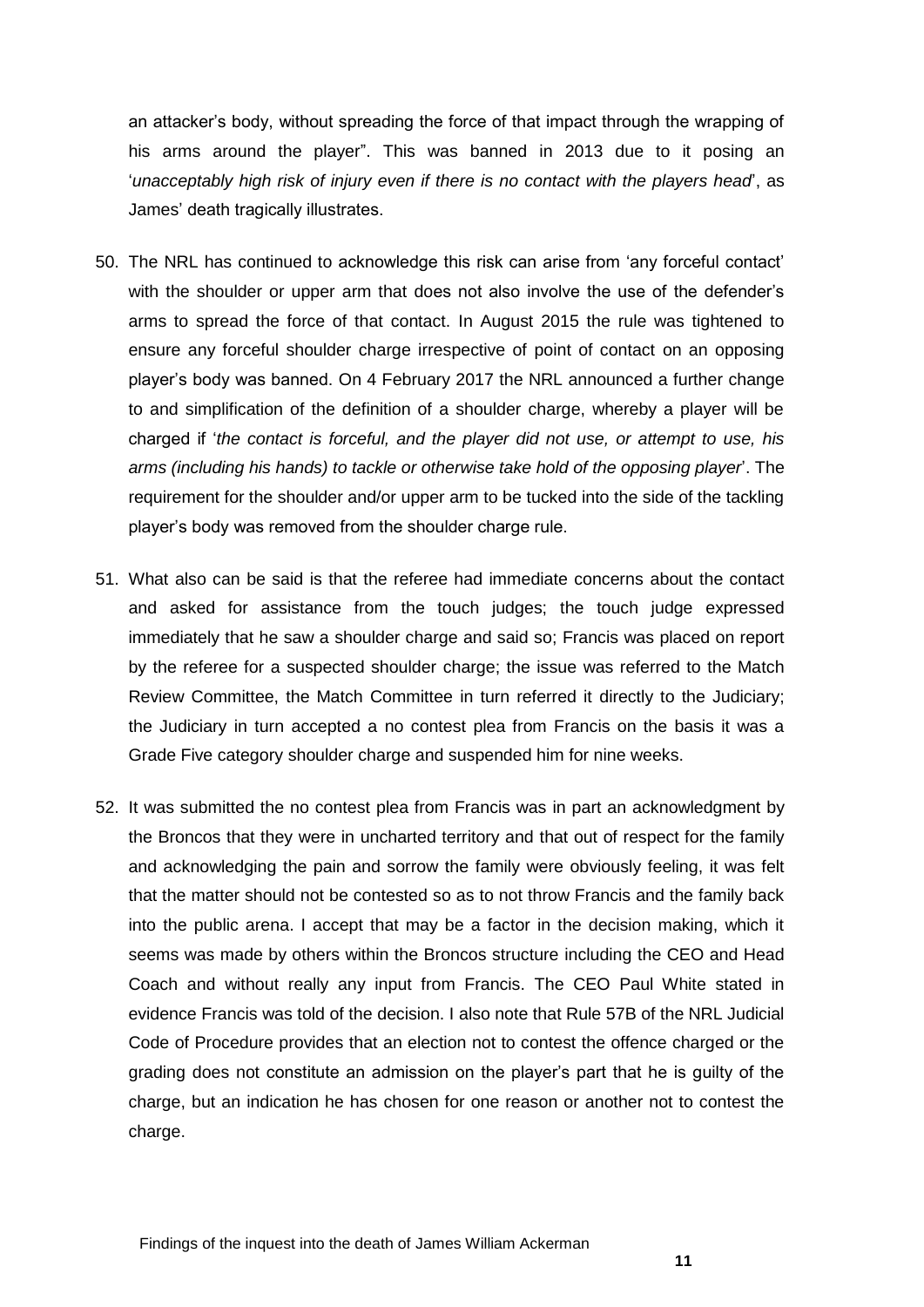- 53. Nonetheless, there were sufficient steps in the procedures referred to above to warrant the legitimacy of the approach taken by the QRL in proceeding with the charge of misconduct on the basis of the tackle being an illegal shoulder charge.
- 54. The three QRL match officials were also asked whether they had any concerns about an alleged earlier tackle by Francis on James and about the conduct of Francis once James landed on the ground.
- 55. With respect to the alleged earlier tackle committed by Francis on James, Referee Brough mentioned an interaction earlier in the game where he noticed Francis attempting to make *'a big tackle*' on James after a drop out from underneath Norths' goalposts. Francis missed the tackle and no contact was made. Referee Brough did not consider there was anything illegal involved, and explained *'it is not unusual, particularly with large forwards for them to attempt to assert themselves early in the game*'. Referee Brough did not consider it necessary to say anything to Francis. He stated that Francis' arms were out as he remembered. At inquest, Referee Brough stated if he had any concerns about that earlier tackle he would have placed it on report.
- 56. Touch Judge Kanowski also stated he had no concerns with this earlier tackle and observed there was an attempt by Francis to wrap the arms around.
- 57. Evidence about this earlier tackle was also received from two of James' team mates as well as Sunshine Coast's head trainer Darren Shipley. Consistent with Referee Brough's evidence, the head trainer described there being '*no issues*' with the tackle. The two team mates, Ryan Hansen and Tom Murphy, described it as an attempt by Francis to '*shoulder charge*' James.
- 58. Footage of this earlier tackle, when played slowly frame-by-frame, appears to show Francis' right arm wrap around James' body at the level of his chest and his left arm wrap around and trail down James' back as James moves forward through the tackle, with Francis losing his footing and falling backwards. The wrapping of Francis' arms in this way would place the tackle outside the definition of a shoulder charge.
- 59. Mr Hansen and Mr Murphy were asked to review the footage of the earlier tackle prior to attending court to give their evidence, paying particular attention to the position and path of travel of Francis' arms. Mr Hansen when giving evidence was uncertain whether he had watched or paid particular attention to that part of the footage, saying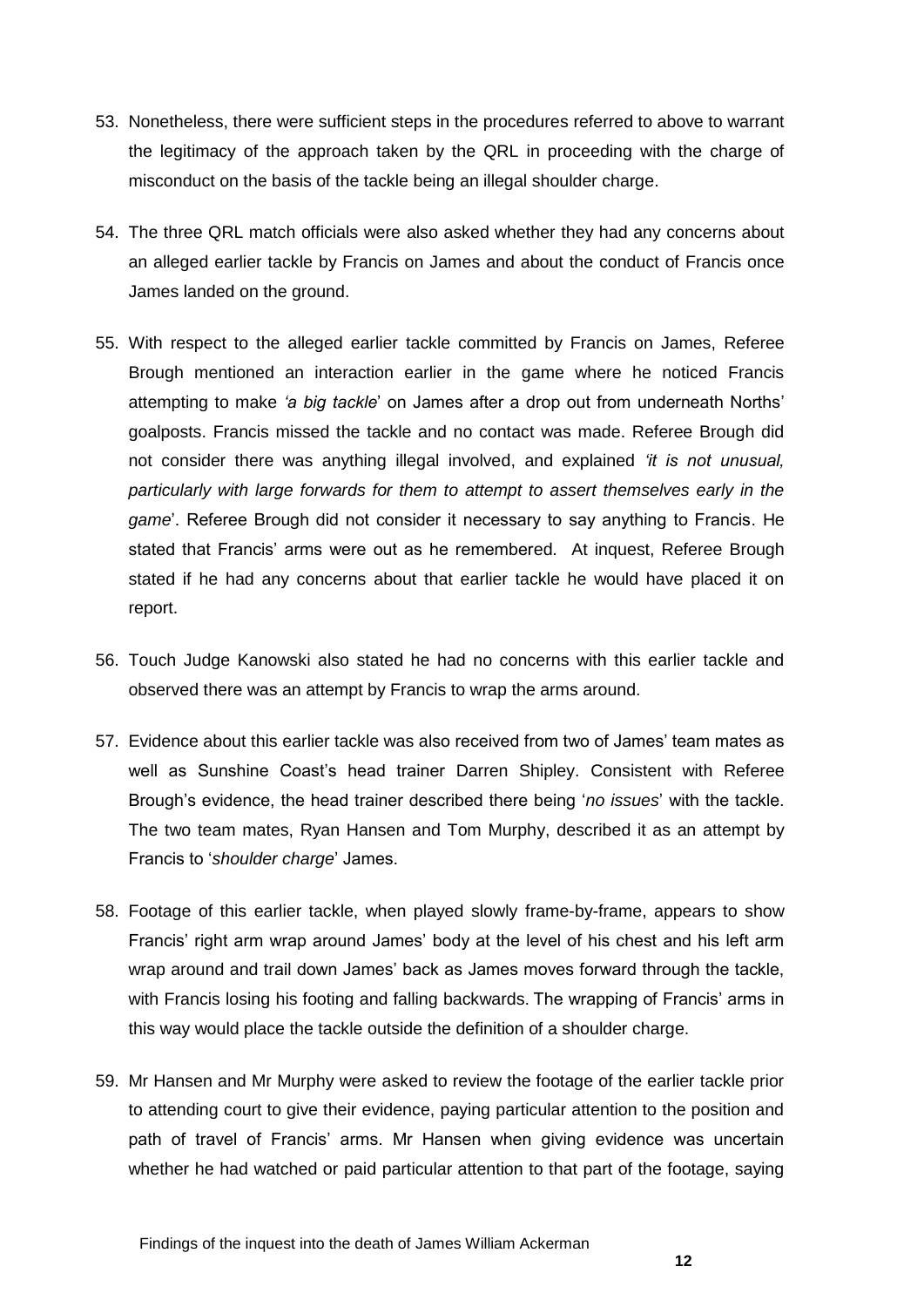his focus had been on watching the later incident. Both Mr Hansen and Mr Murphy rejected the suggestion the footage was evidence the earlier tackle was not an attempted shoulder charge.

- 60. I have considered the evidence of the two team mates and in particular I have viewed the video replay. I am satisfied Mr Hansen and Mr Murphy are mistaken and the earlier attempt by Francis to tackle James involved an attempt to use his arms and would not come within the definition of a shoulder charge.
- 61. In relation to what happened immediately after the fatal tackle, Touch Judge Kanowski described seeing Francis '*give James Ackerman a push on the ground in the chest area of his body*'.
- 62. The video footage shows some interaction by Francis with James immediately after he fell to the ground consistent with the description above.
- 63. At inquest Francis admits to pushing James 'a little bit' on his head or high on his chest area with his right hand. Francis explained he did not know how critical or bad James' situation was at that time, and the push was in the context of his role as a forward to play the game with aggression and to 'get over' your opponent.
- 64. Francis denied making contact with James with his knee whilst James was on the ground.
- 65. When asked at inquest about Francis' conduct after James was on the ground, Touch Judge Kanowski recalled the push, which to him looked like 'a deliberate shove'. He did not recall Francis making contact with James with his knee.
- 66. The referee Tyson Brough, said Francis was '*hyped up*' and protesting the penalty. Referee Brough stated it was not unusual for players to protest penalties, particularly in circumstances where the penalty will deny them an otherwise legitimate try that has been scored (as was the case here). Referee Brough also said it was '*not unusual, particularly early in a game for players to be hyped up after a heavy contact. That is particularly usual when there is a big collision between two players*'.
- 67. Francis stated at the inquest he was 'a bit upset' at that time, not only because the try had been disallowed but also because he did not believe what he had done was a shoulder charge. He thought a shoulder charge was when your arms were tucked in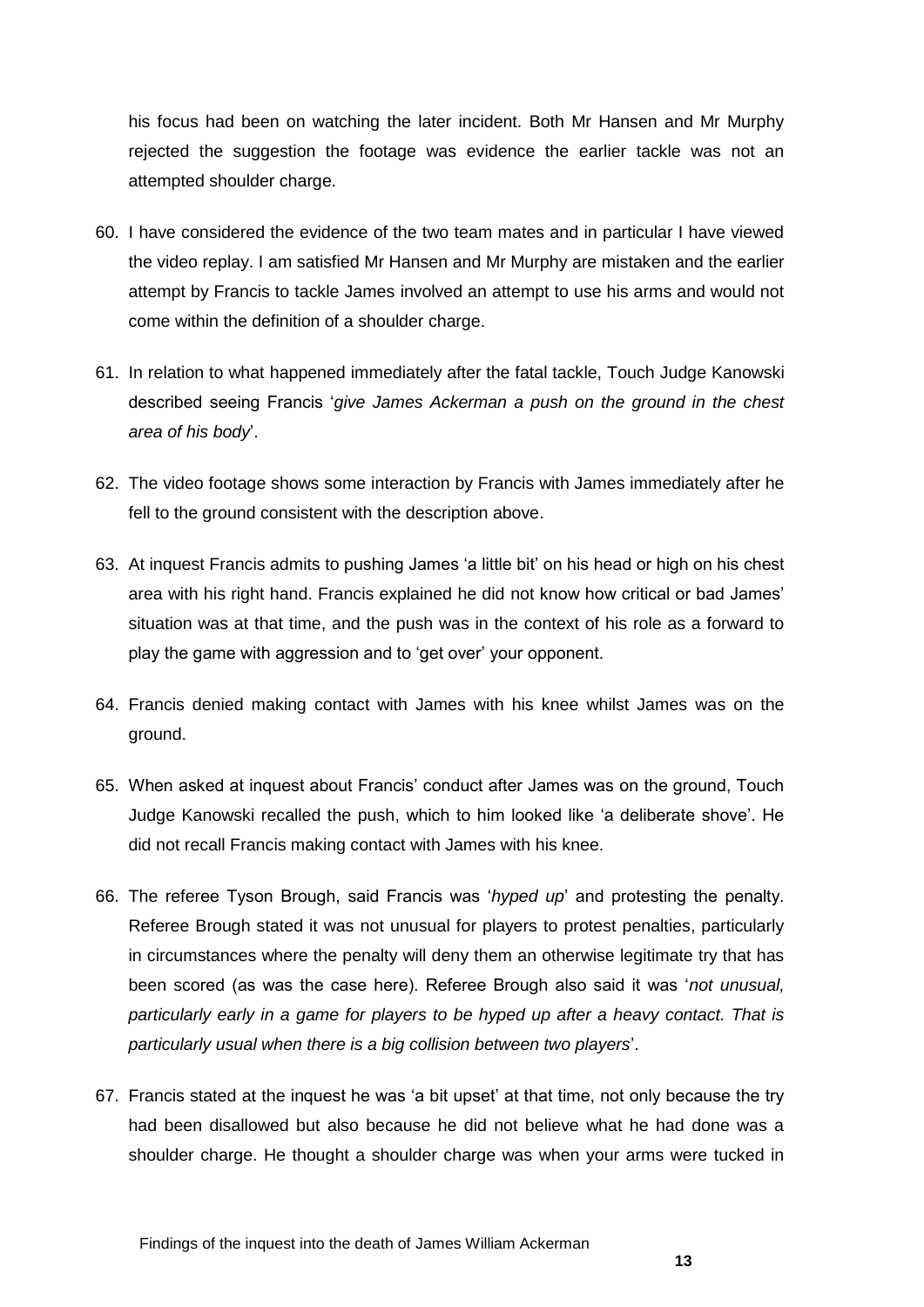and you were going in sideways. Francis stated '*I didn't do any of that. I was front on. Obviously it was a big collision. I didn't get time to wrap my arms around him*'.

- 68. I have of course reviewed the video evidence many times. I am satisfied that Francis did briefly shove James in the chest area as he was moving forward over James. I accept this was deliberate and many would consider this action not a good look or in the spirit of the game. I also accept Francis did not and could not know how seriously James was injured and the action was in the context of a hard playing forward trying to dominate his opponent physically and psychologically in the early period of a game.
- 69. As to whether Francis also kneed James in those same seconds after James went to ground, is less clear. The video appears to show some very fleeting non-forceful contact with Francis' left knee to the midriff of James as Francis moved forward over the prone James. There are other players moving around him around him and it is possible he stumbled slightly and then stands up but it does not look like it. James body seems to move slightly but that could be from the chest shove and could also be from impact of the knee. It is also possible there was no actual contact to the midriff with the knee and the left knee of Francis was simply hovering over the midriff as he moved forward.

#### <span id="page-16-0"></span>*Actions taken by Queensland Rugby Football League Ltd, the Queensland Police Service and Workplace Health and Safety Queensland in response to James' death.*

#### <span id="page-16-1"></span>**Actions taken by QRL and its officials**

- 70. Immediately upon seeing James was injured, Referee Brough called time out, which enabled trained and qualified staff to attend to James very quickly. This included Norths' sideline doctor, Dr Christian Ibraheem, who attended to James within less than a minute of the incident and provided continuous treatment, including airway support and spinal immobilisation, until arrival of the Queensland Ambulance Service.
- 71. The match officials also responded quickly to the contact itself. Referee Brough did not have a clear view of the contact but recognised it was significant and checked with the touch judges. Touch Judge Kanowski said he did have a clear view of the contact and identified it as a possible shoulder charge. He also suggested the contact be placed on report. Referee Brough agreed.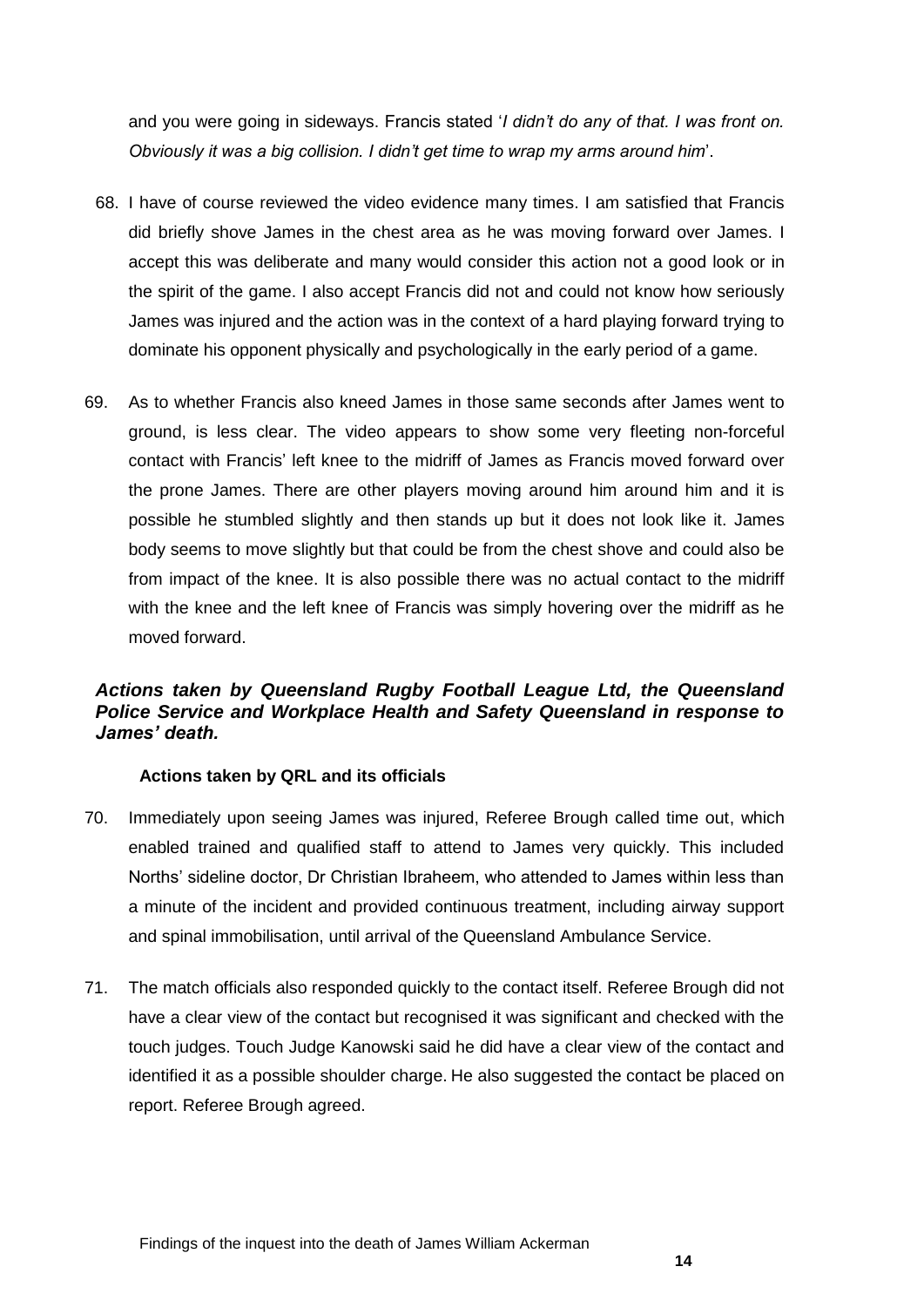- 72. Referee Brough then called Francis out and advised him he was being penalised for a shoulder charge and high contact and was being placed on report. Referee Brough agreed an option available to officials is to send a player off, however he said this depends on the severity of the conduct. Referee Brough gave the example of contact with the head or neck as being conduct that may warrant a send-off. Referee Brough explained '*you rule on what you see*' and, where you have doubts, you report the conduct to the Match Review Committee for review. Touch Judge Kanowski gave very similar evidence in response to similar questions about send-offs. It is evident sendoffs are not often utilised in Rugby League.
- 73. The match officials subsequently placed Francis on report. The *Referee's On Field Incident Report* completed by Touch Judge Kanowski alleged Francis '*made high contact with shoulder charge*' in breach of section 15(1)(k) of the Laws. The match officials understood this charge would be referred to the QRL Match Review Committee who would review the video footage and prefer whatever charge was considered necessary. The match officials had no further involvement in the matter.
- 74. Touch Judge Kanowski also stated during his evidence he was unsure about the point of contact and whether it was high and believed this was a matter best determined by the Match Review Committee, who would have the benefit of the video of the incident.
- 75. The charge was referred directly by the Match Review Committee to the QRL Judiciary Tribunal. Usually that only occurs in serious cases. Francis elected not to contest any offence or the grading for that offence and was excused from appearing before the judiciary. The QRL Judiciary found Francis guilty of a Grade Five Shoulder Charge and, taking into account time already spent on the sidelines, suspended Francis from playing up to and including Round 24 of the Intrust Super Cup (a total of nine matches).
- 76. One of the stated objects of the QRL Judiciary Code is to '*provide a system of largely pre-determined penalties so as to promote uniformity and consistency of approach in sentencing, enable players to elect to accept a pre-determined penalty without recourse to a hearing by the QRL Judiciary, and provide a safe system of work for the protection of players*'.
- 77. Under the QRL Judiciary Code as it was at the time, a Grade Five Shoulder Charge incurred a pre-determined penalty of 800 demerit points. If a player incurred demerit points greater than 799 but less than 900, the player was suspended from playing for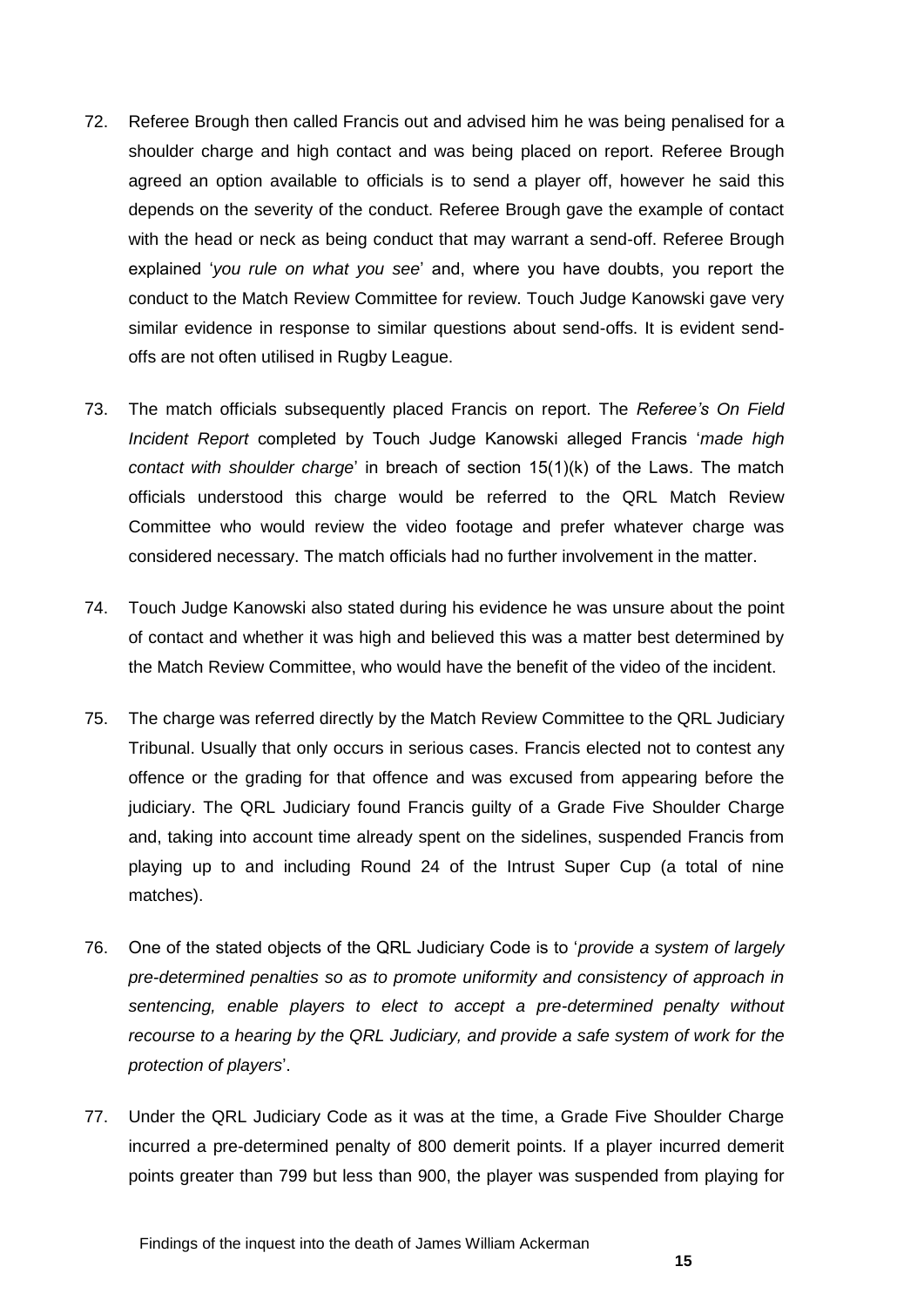eight matches. The penalty imposed by the QRL Judiciary in this case was effectively one match more than the most severe base penalty for shoulder charges under the QRL Judiciary Code.

- 78. The family raised concerns regarding the conduct of the QRL in allowing a legal practitioner who was ordinarily a member of the QRL Judiciary to appear for Francis. It was noted the legal practitioner limited his involvement to some administrative matters and did not appear or otherwise advocate for Francis in relation to the circumstances or about the charge, grading or penalty. I accept Counsel Assisting's submission that the evidence would not support a finding that any potential deterrent effect of the QRL disciplinary proceedings was diminished by virtue of the involvement of that legal practitioner.
- 79. Neil Wharton, Head of Football with the QRL, was asked to describe what steps the QRL has taken or intends to take to ensure judiciary proceedings do act as an appropriate deterrent in relation to unsafe play in the future, relevant to James' death. Mr Wharton expressed a view that changes to the judiciary process were not required. He stated the judiciary process is reviewed and considered on an annual basis in line with any amendments to the QRL and NRL rules. The decision as to appropriate penalties for a breach is determined by three independent persons who are experienced in these matters and Mr Wharton stated fulfil an important role in the overall conduct of the Game.
- 80. At inquest Mr Wharton was asked whether, at the time of Francis' judiciary proceedings in 2015 following James' death, the QRL had a policy whereby members of the QRL Judiciary Panel would not be permitted to represent players at judiciary proceedings during their period of appointment to the panel. Mr Wharton stated they did not have any such policy at the time but had begun 'looking at that' since the incident and would be introducing such a policy 'this year'.
- 81. That is certainly a policy that should be implemented to ensure transparency and confidence in the judiciary process going forward.

#### <span id="page-18-0"></span>**Actions taken by Queensland Police Service (QPS)**

82. Queensland Police have dual roles when investigating deaths where the coroner is also investigating. Their primary role is to determine if the circumstances of the death involves any criminality. They then need to determine if a charge should be brought.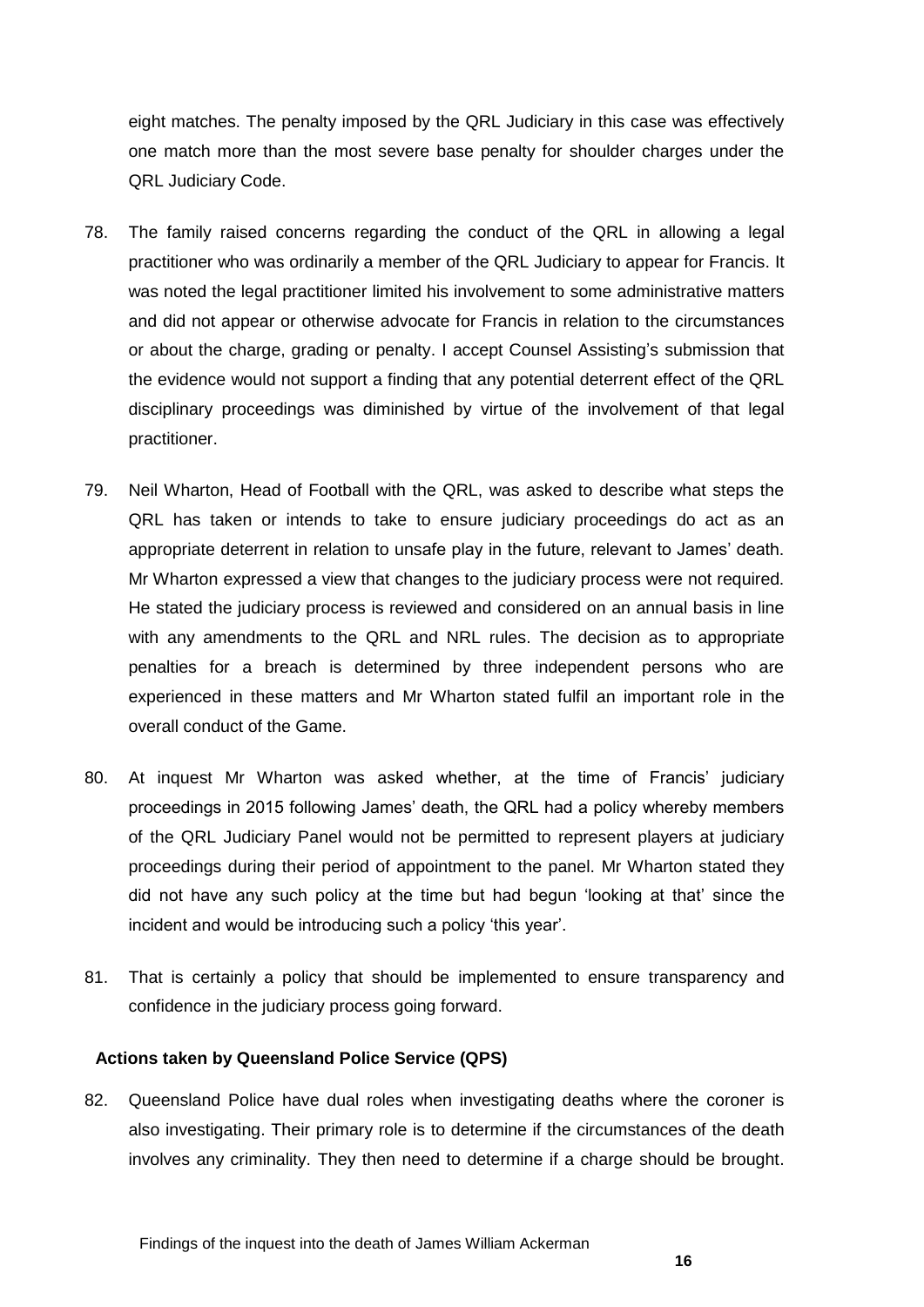Policy dictates a two tiered test is used considering firstly, the sufficiency of evidence and then secondly, whether it is in the public interest to bring a charge. A secondary role for Police is to assist the coroner in relation to the coroner's investigation. These investigations will no doubt have some commonality to them but there may be particular issues or areas the coroner may want investigated, particularly taking in the prevention role of the coronial jurisdiction

- 83. During the course of the coronial investigation into James' death, concerns were raised by his family regarding the involvement of QPS in the matter.
- 84. James' parents were spoken to by QPS officers who attended the hospital whilst James was on life support. They were told QPS were 'investigating the matter on the basis it was a serious injury and if death occurred they would be carrying out further investigations'. The family had not been directly advised of the outcome of any QPS investigations since that time. In submissions by counsel for QPS it was appropriately conceded that communication with the family on this issue could have been improved.
- 85. Upon becoming aware of a critical injury occurring, QPS immediately took steps to obtain further details about the incident, including attending the ground and hospital to speak with any persons with knowledge of the incident.
- 86. The QPS officers who attended the ground that evening did not approach potential eye witnesses who were still at the club. It was said this was on the basis those persons appeared to have been drinking or were no longer present and it was not unreasonably considered their evidence could be obtained at a later date if necessary.
- 87. QPS gained access to video footage of the incident in a timely manner, and a number of officers reviewed that footage. A copy was made available to the Coroners Court office.
- 88. I accept the initial responses of QPS officers to the incident were appropriate to this point in time.
- 89. After Police reviewed the footage, QPS made a decision on or around 26 June 2015 that no further criminal investigation was warranted. Whilst questions were raised whether QPS should have attempted to gather further evidence from eye witnesses such as the players and officials before making that decision, the QPS officer with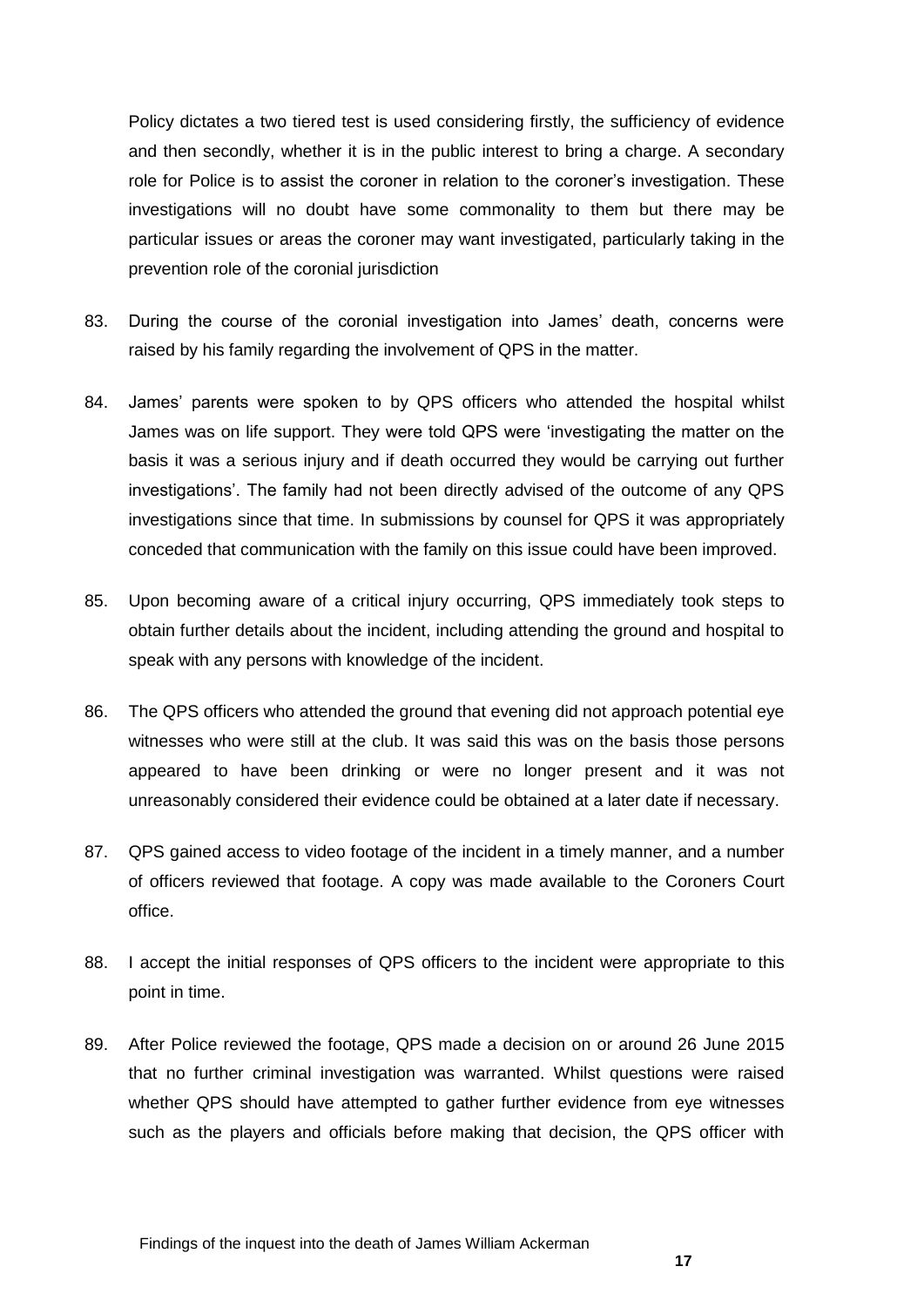responsibility for that decision considered she had enough information at that time to make a determination that no criminal offences were identified.

- 90. A coroner is prohibited from making a finding or a comment that a person may be criminally liable for something. Hence any comments made here do not reflect any view on that issue. My interest is only in ensuring decisions made by prosecuting authorities have followed an appropriate policy and process.
- 91. A report from QPS' North Brisbane Criminal Investigation Branch (South) was provided at my request detailing the steps they had taken to investigate the matter and the outcome of those investigations.
- 92. The QPS Report concluded as follows:

*…The game of rugby league is a full contact sport and, as a result of that contact, the risk of injury to a player of the game increases. The possibility of a successful criminal investigation in which each element of a criminal charge must be met to the relevant standard of proof, being that of 'beyond reasonable doubt', is highly unlikely and therefore no criminal charges are to be preferred.*

- 93. There are a number of legal and policy issues that make the law around sporting related deaths somewhat complex, although fortunately rarely considered.
- 94. Counsel for QPS subsequent to the inquest provided information about resources available to guide QPS officers when investigating and in making decisions whether to prosecute someone for a potential criminal offence arising in the context of sporting contests. This included case law guidance on the issue of consent to assault in sporting contests. The QPS Operational Procedures Manual also includes a policy that officers who require advice on legal issues associated with operational matters may seek advice (by telephone, email or in writing) from legal officers with the Legal Division of QPS.
- 95. The officers who gave evidence at the inquest were aware of their ability to seek legal advice but did not do so. Given the complexity of both the law and in public policy in relation to deaths that arise during sporting contests, Counsel Assisting submitted it may have been prudent for QPS officers involved in the investigation to seek out such advice and guidance to support their decision making in this case. Counsel for QPS concurred with that submission and stated that investigating officers in like cases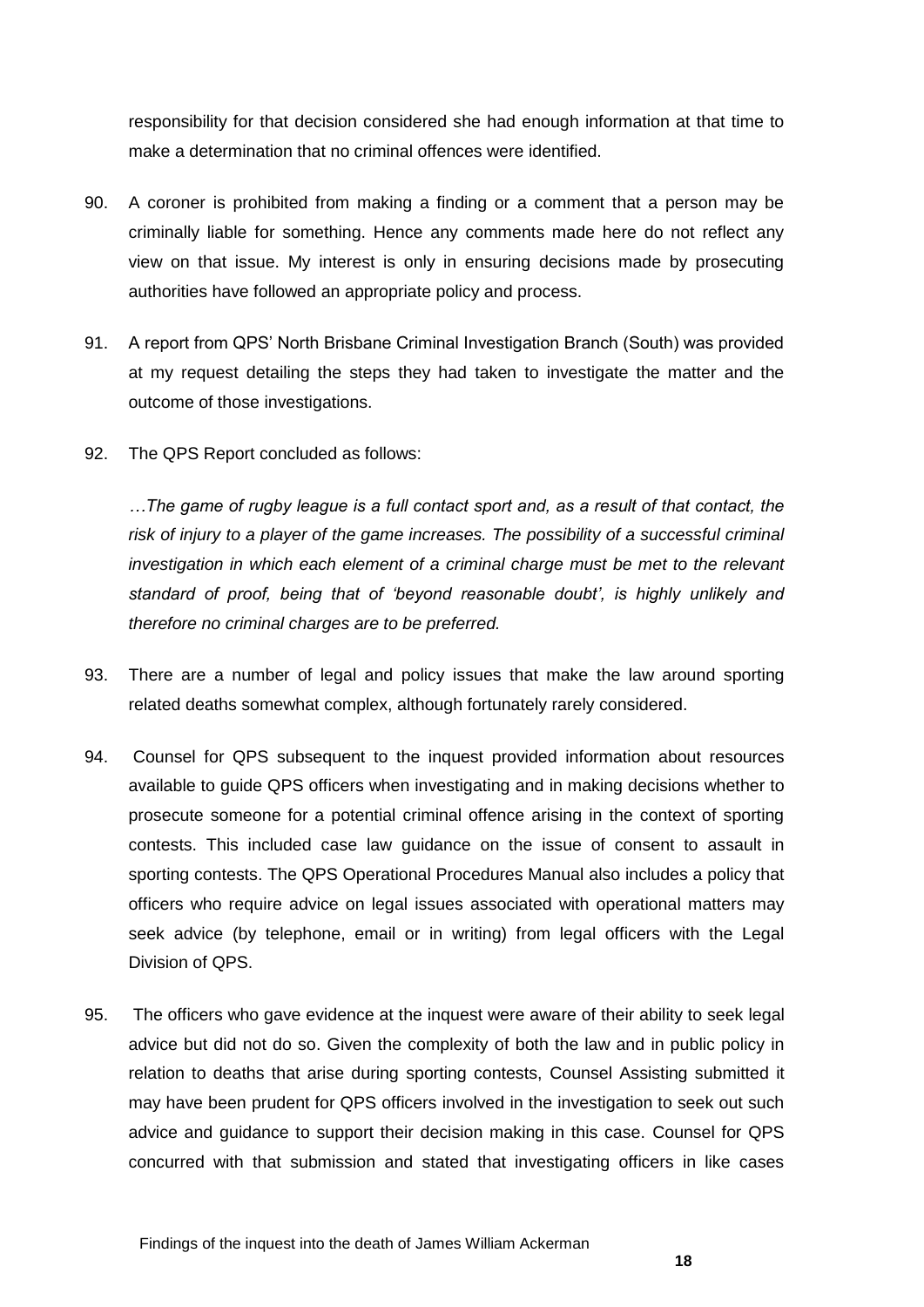should be encouraged to avail themselves of relevant legal and policy resources including, where appropriate, resources external to the QPS.

96. Counsel Assisting also submitted, there were a number of missed opportunities for QPS to take additional steps to ensure greater transparency and confidence in their investigation and decision making, and to reassure James' family that relevant legal and policy considerations in relation to such incidents had been carefully considered and applied in this case. Counsel for the QPS did not argue against that submission but also said there is no evidence the decisions made to not criminally investigate James' death were in error. I generally adopt both propositions.

#### <span id="page-21-0"></span>**Actions taken by Work Place Health and Safety Queensland (WHSQ)**

- 97. James' death was notified to WHSQ on 14 September 2016 by Norths. This was most likely in response to a formal request from my office as to whether the incident had been reported to that agency. In response to this notification WHSQ conducted enquiries and prepared a *WHSQ Fatality Enquiry Report* (the WHSQ Report).
- 98. The WHSQ Report concluded James was a 'worker' and the location of the injury resulting in his death was a 'workplace' under the *Work Health and Safety Act 2011*  (the WHS Act), but then states the death was '*not within the scope or intent of the activities*' of WHSQ. The WHSQ Report also includes a comment that no contact was made with next of kin '*as a result of the assertion of this matter being outside the scope of Workplace Health and Safety Queensland investigation*'.
- 99. The WHSQ Report concludes as follows:

*'WHSQ's enquiries into this matter have concluded. It is opined the deceased died as a result of his involvement whilst playing a sport namely Rugby League. Rugby*  League is a physical game that consists of consensual violence. This report does not *assert the death of Mr Ackerman arose from the conduct of the undertaking of the PCBU, Northern Suburbs Rugby League Football Club Limited. No further enquiries into the matter are considered necessary.'*

100. WHSQ's legal branch also considered the matter and in a document provided to the investigation there followed a detailed discussion as to whether and to what extent the incident falls within the work health and safety regulatory framework. This document noted the following key conclusions: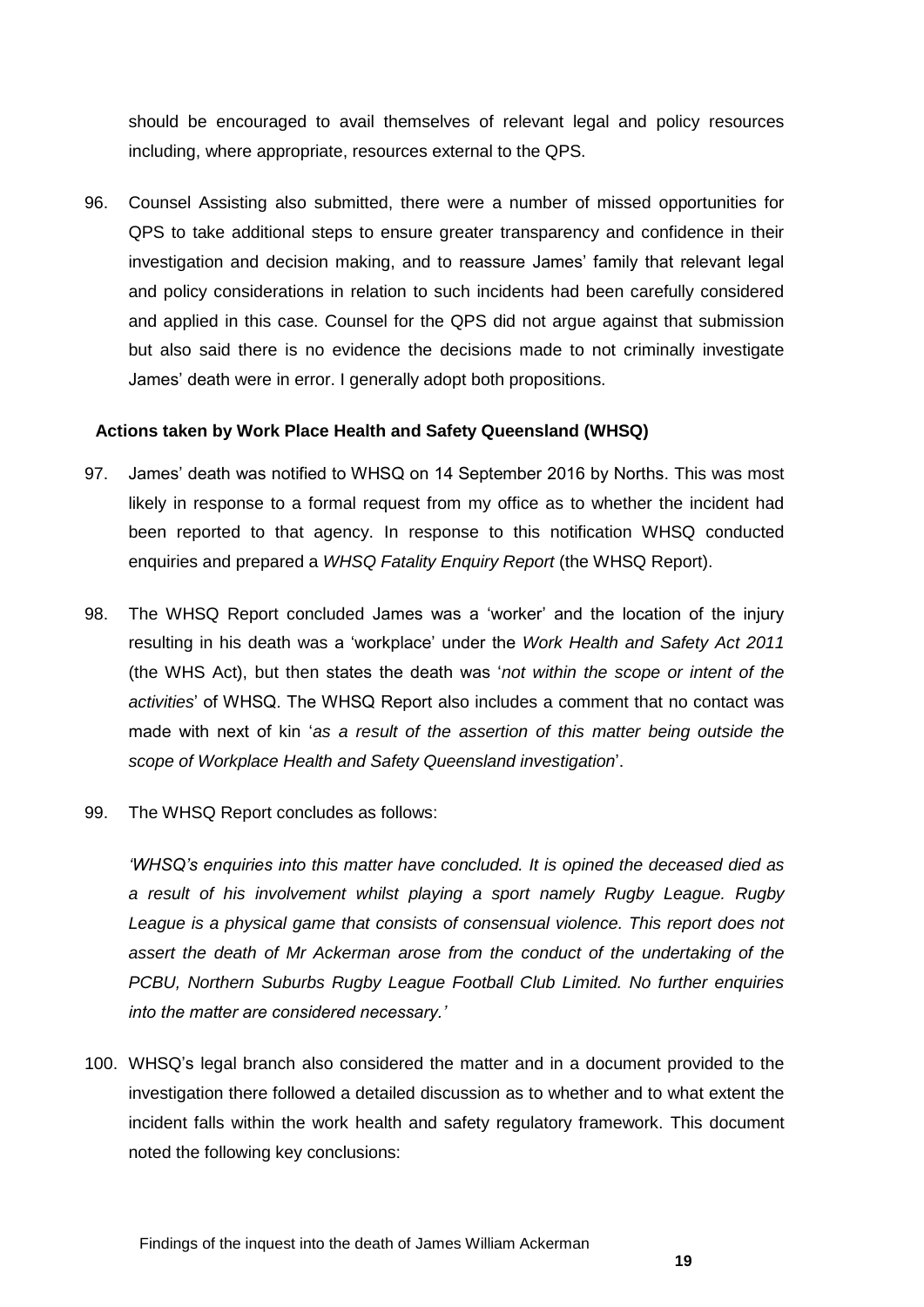- a)Relevant duty holders ('the Rugby League and its administering clubs') did have systems in place which were reasonably practicable.
- b)Even if players could be described as 'workers' and 'others' and thus have duties under the WHS Act, '*the scope of those sections is quite general and when read against the Act, the Regulations and other relevant material made under the Act (such as codes of practice), public policy and legal interpretation of statute might suggest the incident on 20 June 2015 bears little relationship or nexus to work health and safety legislation*'.
- c) Physical contact that is 'outside the rules of play and thus arguably without consent' is a matter more appropriately dealt with by QPS in its role for investigating criminal offences.
- 101. The legal advice concludes by concurring with the recommendation there be no further investigation by WHSQ.
- 102. The WHSQ Report does not contain any further discussion as to whether and how relevant duty holders complied with their work health and safety duties under the WHS Act, or what is the scope or intent of WHSQ activities or investigations, and why this incident was considered to fall outside it.
- 103. The State Coroner recently considered Queensland's work health and safety legislative and regulatory framework as it applied to competitive surf lifesaving.<sup>1</sup> Relevantly the State Coroner noted:

*Although not a traditional workplace, the OFSWQ Report concluded that the WHS Act applied to [Surf Life Saving Australia (SLSA)] and activities within the surf zone. The OFSWQ Report identified that the WHS Act contains relevant approaches to risk management. The WHS Act imposes duties to ensure health and safety by requiring SLSA, as a person holding a duty of care, to eliminate risks to health and safety as far as reasonably practicable. Where it is not practicable to eliminate risks SLSA is required to minimise those risks, as far as reasonably practicable, by implementing risk control measures. The challenge in complying with this duty in sports such as surf lifesaving, where competitors are likely to be attracted by the inherent risks, is apparent. The fact that some activities engaged in by lifesavers are inherently risky does not relieve SLSA of its obligations under the WHS Act. At the same time, the Act does not require SLSA to ensure that accidents never happen. It must do* 

l

<sup>1</sup> *Inquest into the death of Matthew Stephen Barclay* delivered 15 January 2016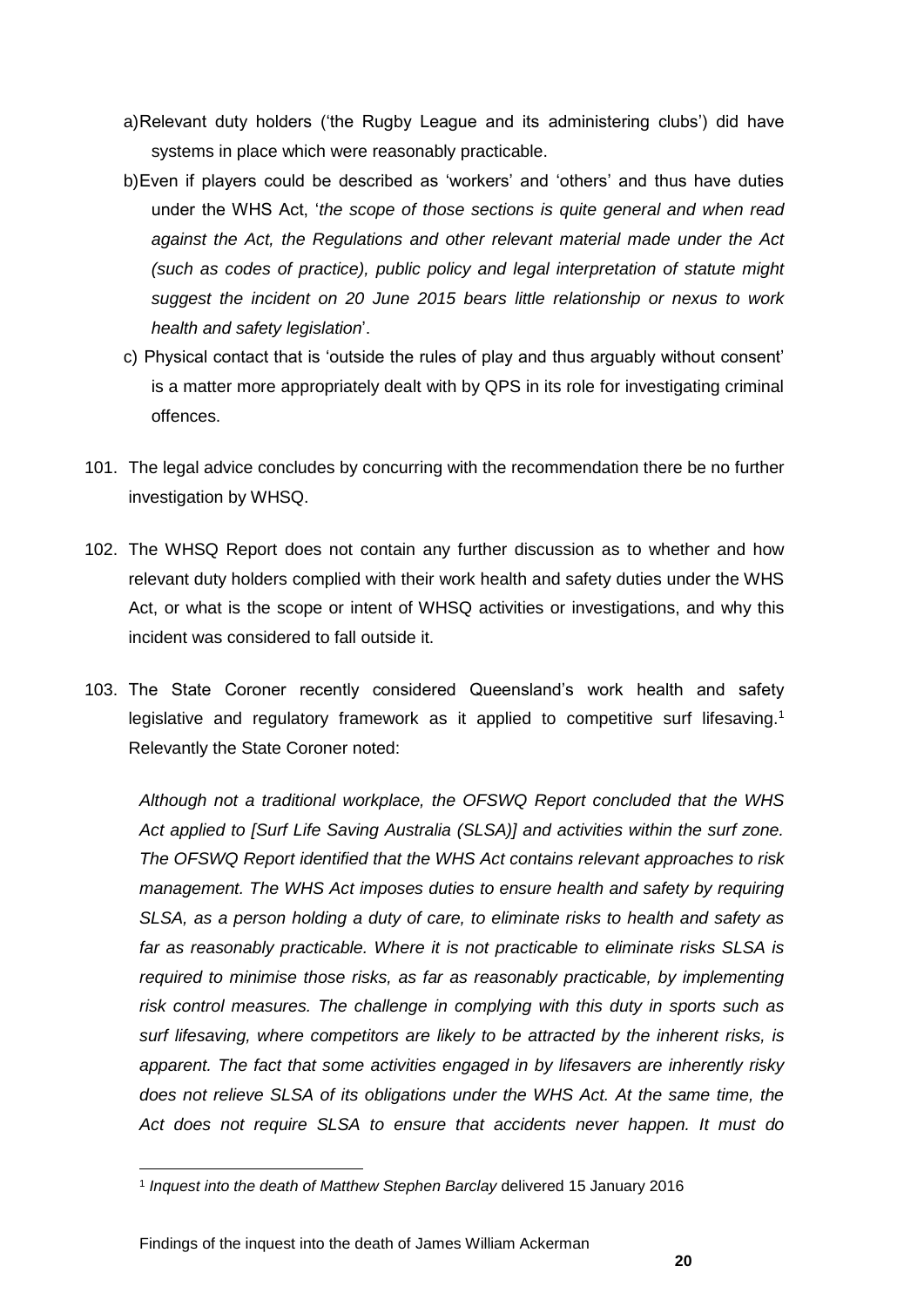*everything that is "reasonably practicable" to ensure the health and safety of competitors. It is clear from the documentation provided by SLSA that it was aware of its obligations under the WHS Act and had attempted to develop a risk management framework with those obligations in mind. The risk management framework was developed in accordance with recognised standards with input from organisations and individuals with specialist expertise in that field.*

- *104.* WHSQ had not initially conducted an investigation into the death arising from the surf lifesaving competition. The State Coroner commented that '*…having regard to the different focus of the QPS investigation to an investigation under the WHS Act, it would have been beneficial for a full investigation to have been carried out under that Act given the objects of the WHS Act and the emphasis on risk management in workplaces.*'
- *105.* The State Coroner accordingly made the following recommendation:

*That in the event of a future death at a surf lifesaving event an investigation be carried out by the regulator under the Work Health and Safety Act 2011, in consultation with the Queensland Police Service.* 

- 106. In response the Queensland Government supported the recommendation noting such an investigation would be conducted under the *Safety in Recreational Water Activities Act 2011*, which Act is linked to the WHS Act. The QPS OPM's have been amended accordingly.
- 107. Counsel Assisting submitted that arguably the State Coroner's observations and recommendation regarding a death arising from a surf lifesaving competition could equally apply to a death arising from the business or undertaking of rugby league.<sup>2</sup> More broadly, a risk management approach to ensuring the safety of those who play professional sport, even one involving 'consensual violence', is both desirable and achievable.<sup>3</sup>
- 108. The issue of the applicability of workplace health and safety principles and legislation to sporting events has been the subject of some recent consideration. The recent *Best Practice Review of WHSQ<sup>4</sup>* noted comment by stakeholders that jurisdictional boundaries of WHS and public safety are vague, especially in the instance of an injury

l

<sup>2</sup> *Professional sport, work health and safety law and reluctant regulators (2015)*, Exhibit G5.

<sup>3</sup> *Catastrophic Injuries in Rugby Union: An Assessment of the Risk* (2007), Exhibit G4.

<sup>4</sup> *Best Practice Review of Workplace Health and Safety Queensland Final Report*, 3 July 2017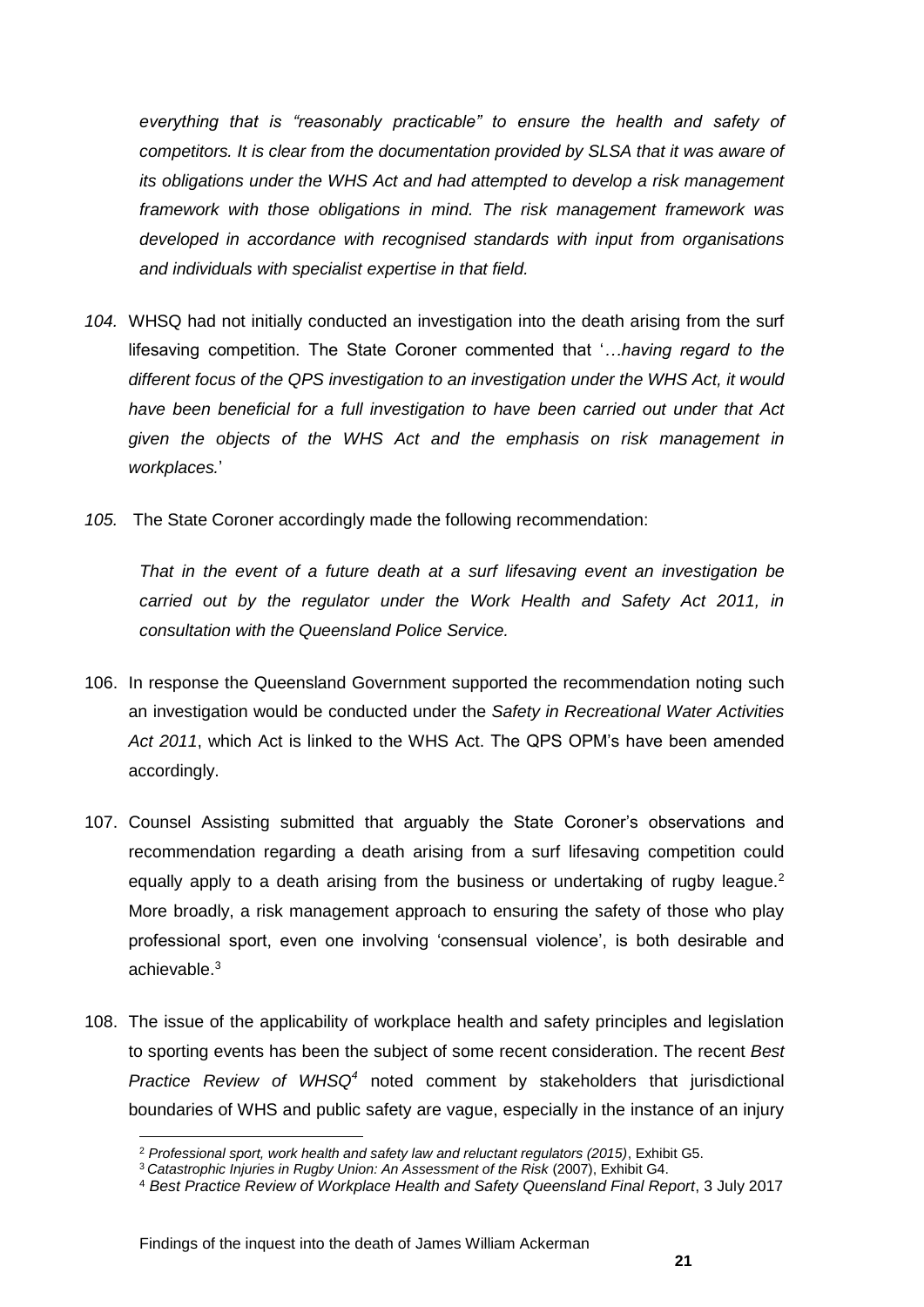or fatality on a sporting field. The review report noted at p 107 *"Different stake holders hold a different legal, policy and sociological views as to WHSQ's proper role and function. If principles of hazard identification/risk assessment familiar to work health and safety assist in understanding "failures" or systems, they do not translate into acceptance of jurisdiction."* The review report noted that in relation to some recreational activities such as diving/snorkelling and amusement devices the legislature has seen fit to intervene. Specific mention of surf life-saving was not referred to but again there is at least a legislative connection to those activities in the *Safety in Recreational Water Activities Act 2011.*

- 109. The review report commented "*This is not the case with virtually all other public and recreational activities, including sporting and competitive pursuits. Voluntary involvement, and the contractual and civil relationships between/amongst parties will make any incident questionable in the work health and safety jurisdiction, better investigated by others, and will give rise to circumstances from which it may be very difficult to prove any offence. Such incidents are better dealt with under the common law and the law of tort."*
- 110. The Review further commented that the WHS Act should not be seen as a default setting for all human conduct and stated *"Beyond the clearly delineated areas of work health and safety law designed to have some element of public health and safety protection, the common law in terms of civil liability or remedy might be relevant and the criminal law remains applicable."*
- 111. It is noted that the Queensland Government has adopted almost all of the recommendations of the review and on that basis it is not intended to make any specific recommendation on this issue. I am aware that WHSQ have taken a similar limited view as to its investigatory and regulatory role in relation to the sport of Sky Diving.
- 112. WHSQ did not appear as a party to the inquest but given the issues raised and the outcome of the review it would seem appropriate for WHSQ to be asked, as a point of clarity for the future, to spell out in a policy statement, what activities will be investigated by it and what will be seen as outside of its jurisdiction and why. The Coroners Court will liaise with WHSQ through internal consultation processes already in place between the Court and other agencies including WHSQ to discuss how that can best be addressed.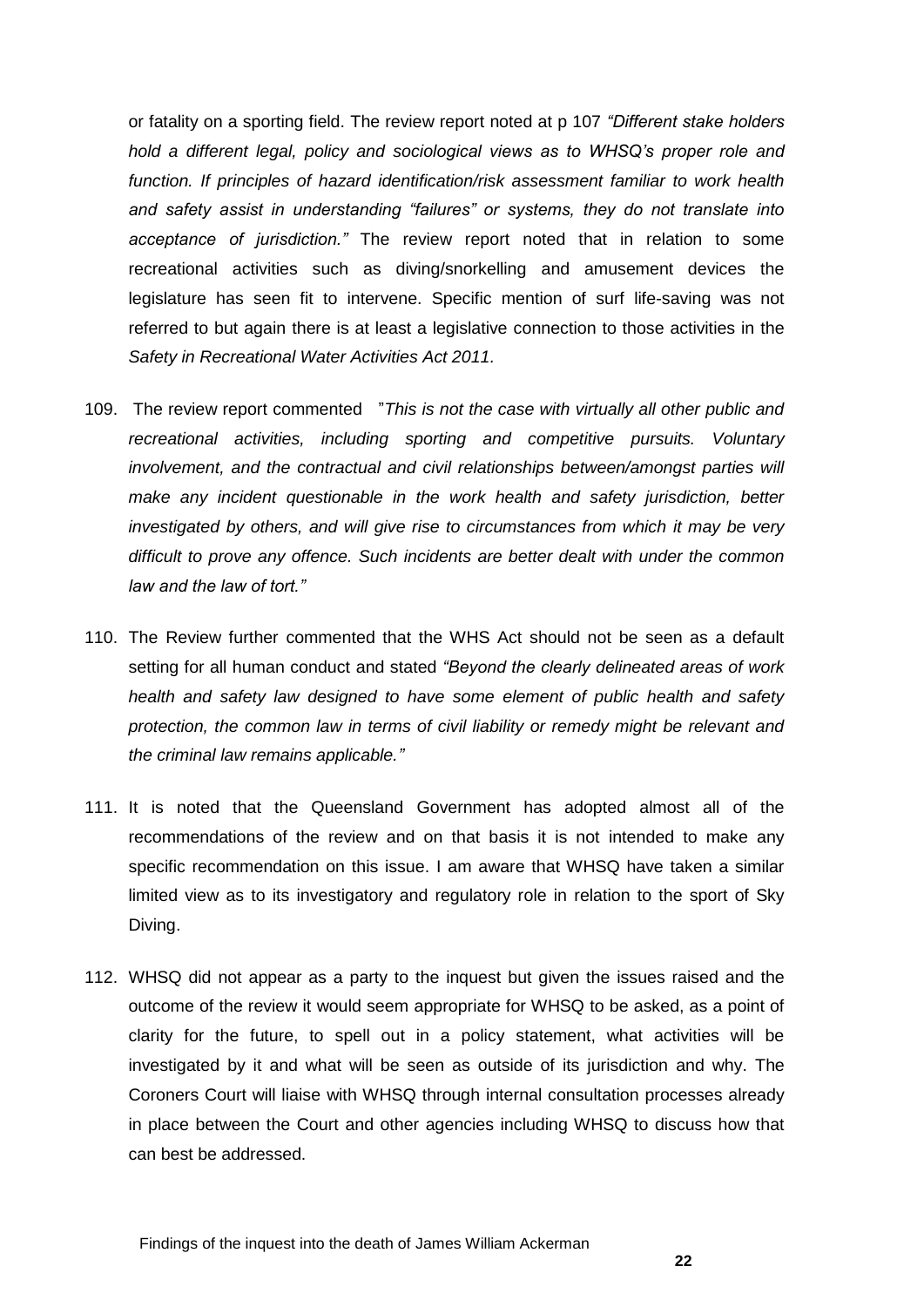- 113. Counsel Assisting also considered whether a recommendation should be made to the QRL and NRL that it develops and maintains a risk management approach to player safety in Rugby League in Queensland, having regard to its obligations under the WHS Act, and that it encourages QRL clubs to do the same.
- 114. The NRL submitted such a recommendation should not be made as risk management processes are already firmly in place and appropriately resourced. The NRL noted that specifically relating to shoulder charges it had undergone a review process in 2012 and the shoulder charge was banned in February 2013 before the start of the 2013 season. There were subsequent rule amendments in 2013, 2015 and 2017 and a 2016 penalty review. The NRL submitted that it had approached these matters in a professional and evidence-based manner.
- 115. The NRL also submitted that evidence was not sought or given in relation to the NRL's overall current system of risk management regarding player safety in relation to other aspects of the game. Certainly this inquest was focused on what happened to James Ackerman and was limited to considering issues concerning shoulder charges. It was not, nor could it be, a roving commission considering all aspects of Rugby League, how the game was played and the NRL/QRL approach to player safety generally.
- 116. Counsel for Norths also submitted (supported by oral evidence from a number of witnesses) that the NRL/QRL have in recent times adopted a number of further measures addressing player safety including changes to the laws involving banning a whole range of tackles and dangerous lifting techniques in support of it endeavouring to ensure players are protected when they are in vulnerable positions.
- 117. I accept the evidence before the court supports the proposition that the game of Rugby League has in more recent times endeavoured to implement policies and practices designed to ensure greater safety of the players and in doing so have utilised some work health and safety principles.
- 118. I comment however, that even though WHSQ takes the view that competitive sporting activities may not be currently subject to regulatory oversight by WHSQ under the WHS Act, adopting principles of hazard identification/risk assessment similar to those adopted in work health and safety regimes is clearly one of the processes that Rugby League and other competitive contact sports should continue to adopt or endeavour to adopt.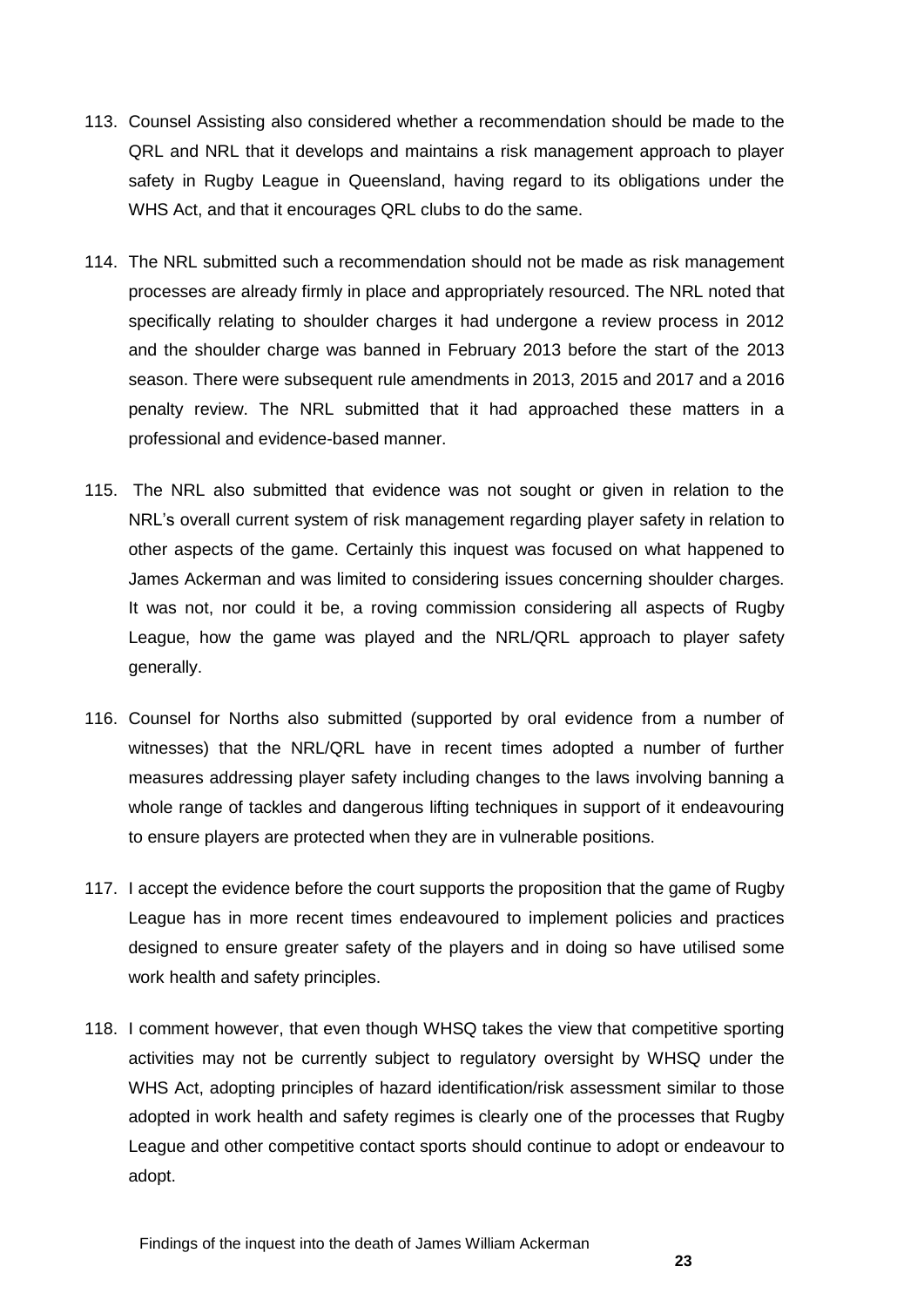#### <span id="page-26-0"></span>*Actions taken by Brisbane Broncos Rugby League Club Ltd and Francis Molo to manage the risk to player safety associated with shoulder charges, both prior and subsequent to James' death.*

- 119. Francis stated prior to James' death and throughout his professional Rugby League career he had received significant coaching and instruction in relation to correct tackle technique, particularly from the Broncos as part of their elite player development program. That would be all quite expected.
- 120. At inquest, Francis described how he had been taught to tackle. His description was consistent with how the CEO of the Broncos Paul White described the 'Gold Standard' tackle taught by the Broncos to all players.
- 121. Francis agreed he had never been taught how to perform the shoulder charge technique or encouraged to do so, either by the Broncos or his feeder club, Norths. Francis explained it was something he had admired in other players he had looked up to growing up, and he had made the technique part of his own game when it was still allowed within the rules of the game. Prior to it being banned he does not recall ever being advised about concerns for player safety involving the shoulder charge.
- 122. When the shoulder charge was banned at the beginning of 2013, Francis recalls receiving a slideshow presentation from the NRL about this and other changes to the rules. He also recalls rule changes being talked about and coached as part of preseason training with the Broncos.
- 123. After James' death, Francis stated he did a lot of work on his tackle technique in preseason training with the Broncos for the 2016 season. He also worked hard on his conditioning and strength.
- 124. When asked whether he received any one-on-one coaching or instruction specifically in relation to shoulder charges after the incident, Francis said he did approach the Broncos assistant coach on one occasion for some instruction about his tackling technique, and also worked on his tackle technique himself with another player.
- 125. It is evident that Francis was not spoken to specifically about shoulder charges or how to avoid them since James' death.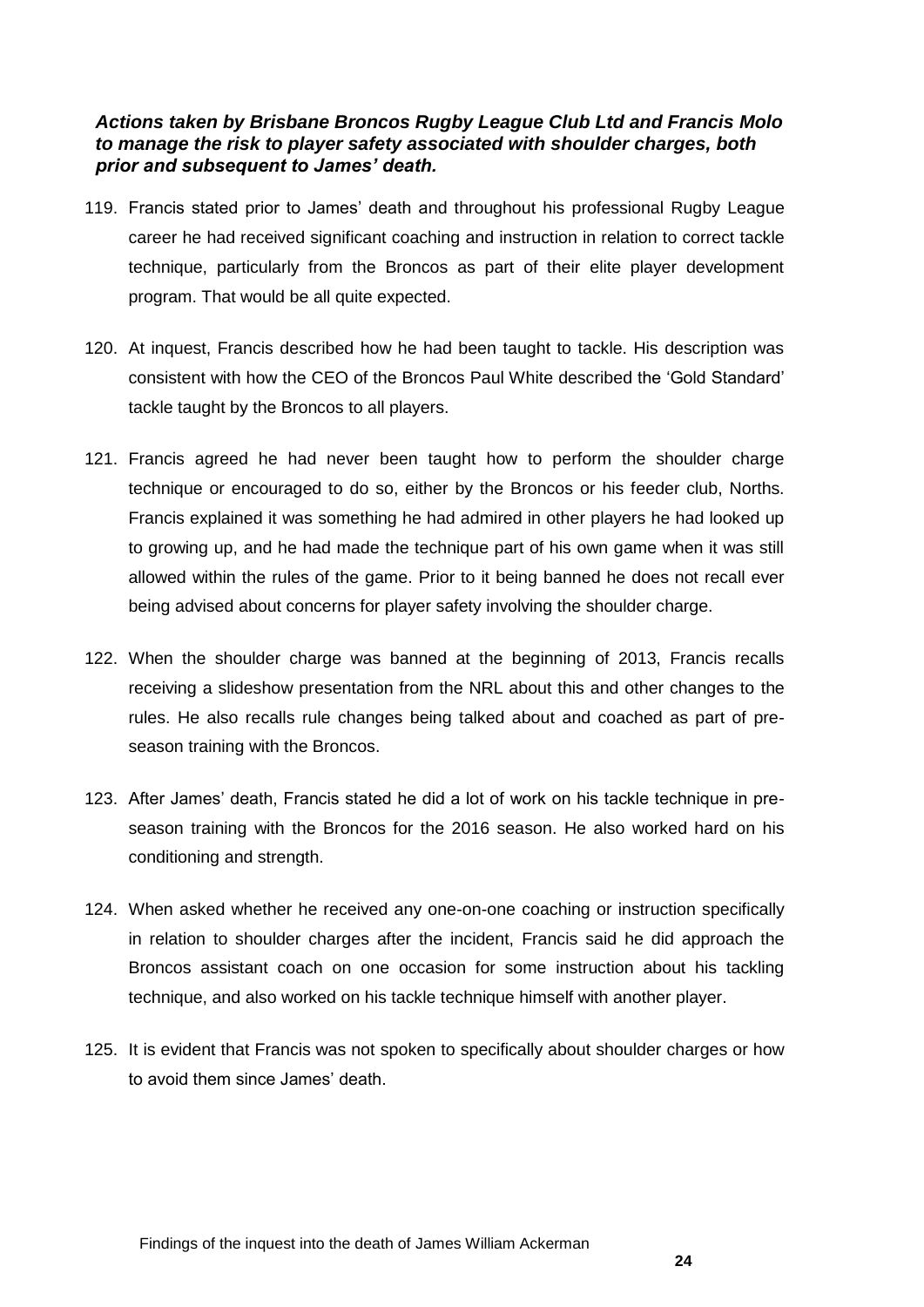- 126. Broncos' CEO Paul White gave evidence the Broncos' approach to Francis' coaching and instruction both before and since James' death was to focus on correct tackling technique and fitness.
- 127. Mr White agreed that in relation to Francis' conduct and tackle technique, the responsibility for this rested largely with the Broncos but with some communication back to the affiliate club. When asked what the Broncos did in response to Francis' involvement in the shoulder charge in 2015, Mr White said apart from offering Francis support for his welfare, any coaching or instruction was focussed more generally on defence, conditioning and fitness.
- 128. Mr White was asked about the shoulder charge offences and suspensions incurred by Francis in the 2016 season of the Intrust Super Cup. Mr White attributed those incidents to fatigue and poor technique, rather than any intentional or reckless conduct. Mr White stated Francis had worked hard, particularly in the 2017 preseason, to improve his fitness, which Mr White felt was the best way of eliminating those types of shoulder charges from Francis' game into the future.
- 129. I accept the Broncos and Norths were in what they called "uncharted territory", in dealing with a player fatality on the field. Broncos and Norths understandably expressed they were concerned about Francis' welfare and did not to speak directly with Francis in relation to the actual shoulder charge incident. It was understood Francis was receiving counselling for some period of time. However, given the tragic outcome and then following the incidents involving shoulder charges the next year, there could have been some thought given as to whether the issue should be discussed more directly with Francis at an appropriate time and with appropriate support. This was arguably an ongoing illegal tackling technique issue that could have impacted on the safety of opposition players going forward.
- 130. I am not particularly critical of the Broncos position about this. It was a judgment call and they made a decision. With the resources at the Broncos disposal it may have been better if professional advice was obtained to determine whether they should directly approach Francis about his tackling technique, rather than presume Francis's welfare concerns were such this could not occur.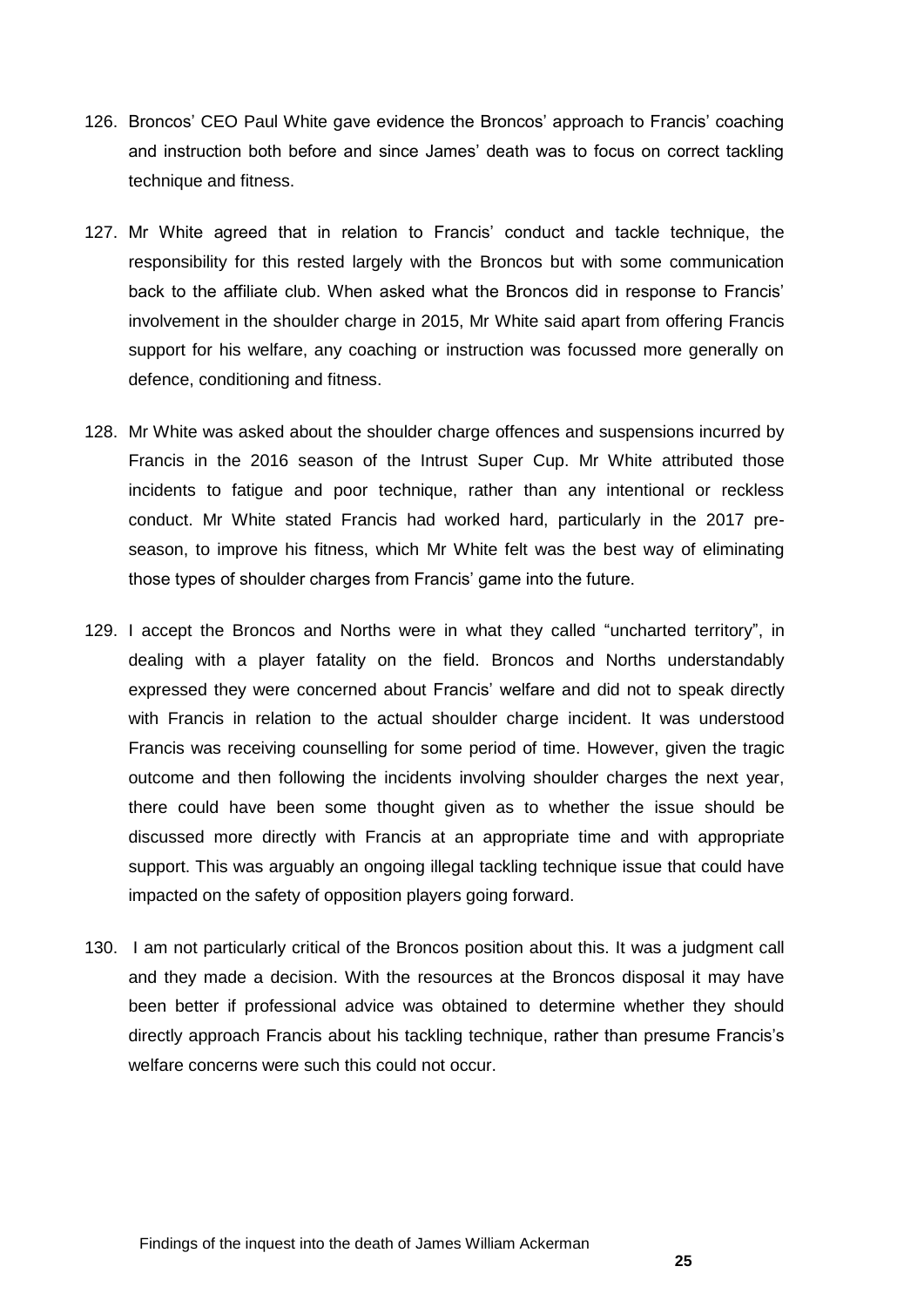#### <span id="page-28-0"></span>*Actions taken by Queensland Rugby Football League Ltd and, where applicable, National Rugby League Ltd to improve player safety in relation to the risks associated with shoulder charges.*

- 131. Early in the 2012 NRL season a number of incidents involving use of the shoulder charge technique (which at that time was allowed within the Laws) raised concerns about player safety. In response the Australian Rugby League Commission (ARLC) and the NRL initiated a review of the shoulder charge ('the Shoulder Charge Review'). As an interim measure the ARLC issued a direction that '*any shoulder charge which*  results in dangerous contact will be referred directly to the Judiciary Panel without *grading*'. The ARLC further explained the directive was intended to discourage players from taking unacceptable risks with the welfare of an opponent.
- 132. The Shoulder Charge Review carried out investigations including literature reviews and comparisons with other codes, utilised data from player GPS devices, consulted with a range of players, coaches, referees, officials and professional consultants endeavouring to establish evidenced based findings and conclusions. The review was published in November 2012 and concluded tackles involving the shoulder charge technique present unacceptable injury risk and recommended the technique be banned. Upon receiving this recommendation the ARLC approved new rules outlawing the shoulder charge, which were effectively adopted by the NRL and the QRL from the commencement of the 2013 season.
	- 133. Key findings of the review included:
		- The average impact forces of shoulder charges are 76% greater than in the conventional front on tackle
		- Confirmed a perception NRL player size had increased in recent times, and this increase made players more capable of producing greater acceleration and impact force in contact situations
		- Whilst the incidence of shoulder charges was low and the majority of those identified by the Shoulder Charge Review (93 in total) resulted in no recorded or reported injury, a meeting of NRL club medical officers nevertheless recommended by majority vote (14 to 1) that '*the shoulder charge is a tackle which has an unacceptably high risk of injury even if there is no contact with the players head and should be removed from our game*'
		- The NRL Competition Committee comprising of leading NRL coaches and referee officials determined player safety was the paramount issue and agreed the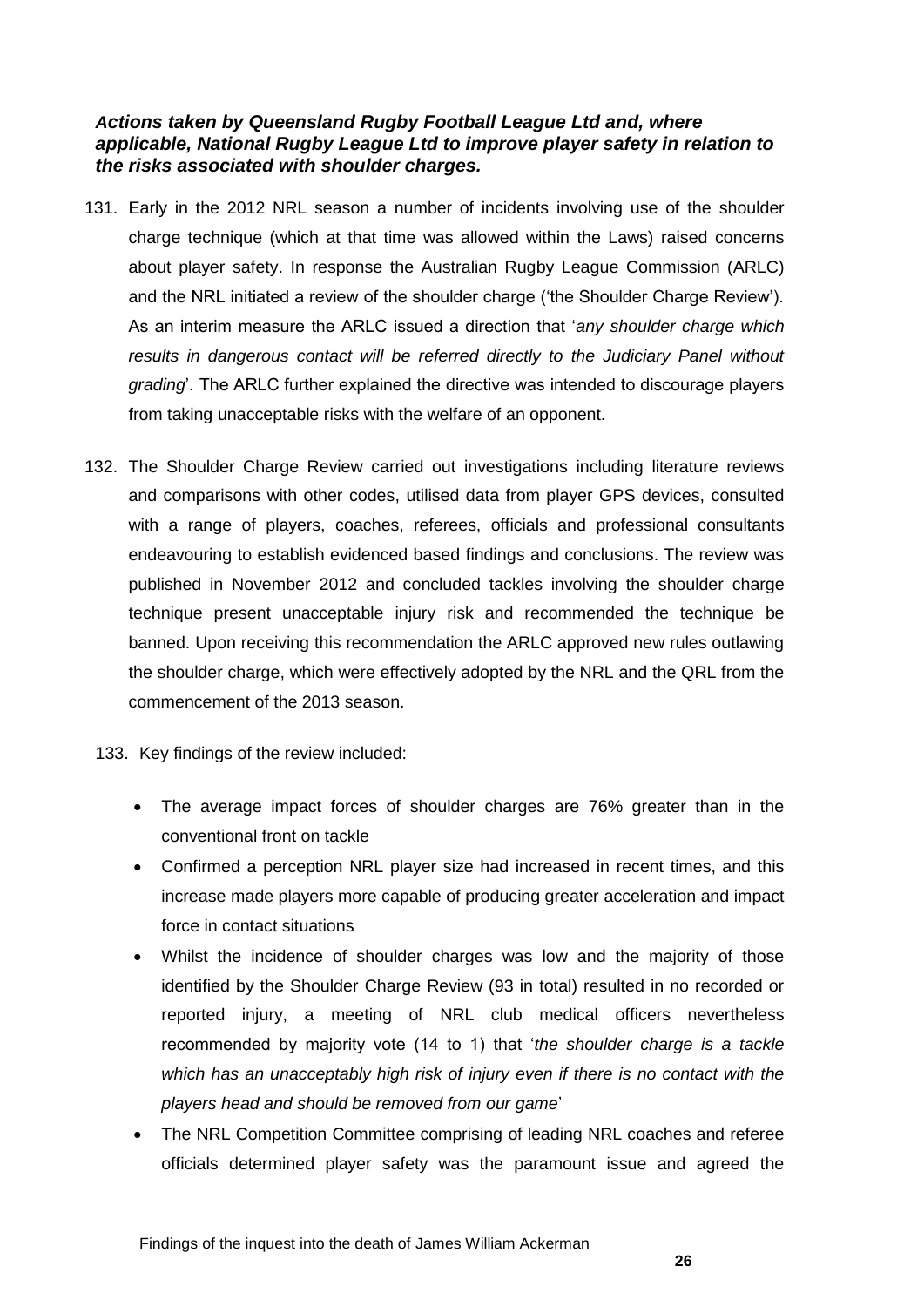shoulder charge involved an unacceptable risk of injury and had no place in the game.

- 134. Individual players stated the shoulder charge technique should be permitted but with stiffer penalties applied to situations where high impact contact to the head is made.
- 135. However, the national education and training manager for referees highlighted the difficulty for referees in determining whether a shoulder charge involved high contact during play. He also noted the game had deemed the shoulder charge technique dangerous in junior levels, and suggested the propensity for injury is greater in the older age groups when players become bigger and stronger.
- 136. Since the 2013 ban, the Laws have been amended a number of times to clarify and simplify the definition of a shoulder charge in an attempt to strengthen the ban. The result is that by 2017 a shoulder charge resulting in forceful contact with any part of an opposing players' body is banned and is an offence that must be considered by the judiciary and not simply dealt with on the field as a penalty.
- 137. The issue of penalties imposed for shoulder charges was raised in the course of the investigation and was also raised by the family who questioned whether further penalties should be imposed in respect of conduct that results in death or serious injury. The penalty regime was but one aspect of how to manage the risk of injury or death from shoulder charges on the basis they are still being committed.
- 138. Mr Wharton from the QRL pointed out the changes to the definition of a shoulder charge since 2015, including as recently as February of 2017 had simplified the offence and made it easier to identify.
- 139. It was also noted a new base penalty points system had been adopted in 2016 by the NRL and QRL following a penalty review, which prescribed fines for less serious offences and demerit point penalties for more serious offences. This also resulted in the removal of Grade Four and Five gradings for shoulder charge offences (and for all other offences). Although it was considered that this may have been a diminution in the penalties imposed, it was subsequently submitted by the NRL/QRL that where any offence is deemed by the Match Committee to be so serious that it cannot be dealt with as a Grade Three demerit point charge, it is automatically referred to the judiciary for determination. The effect, it was said, is that base penalties have not been reduced but more serious offences are likely to be referred to the judiciary.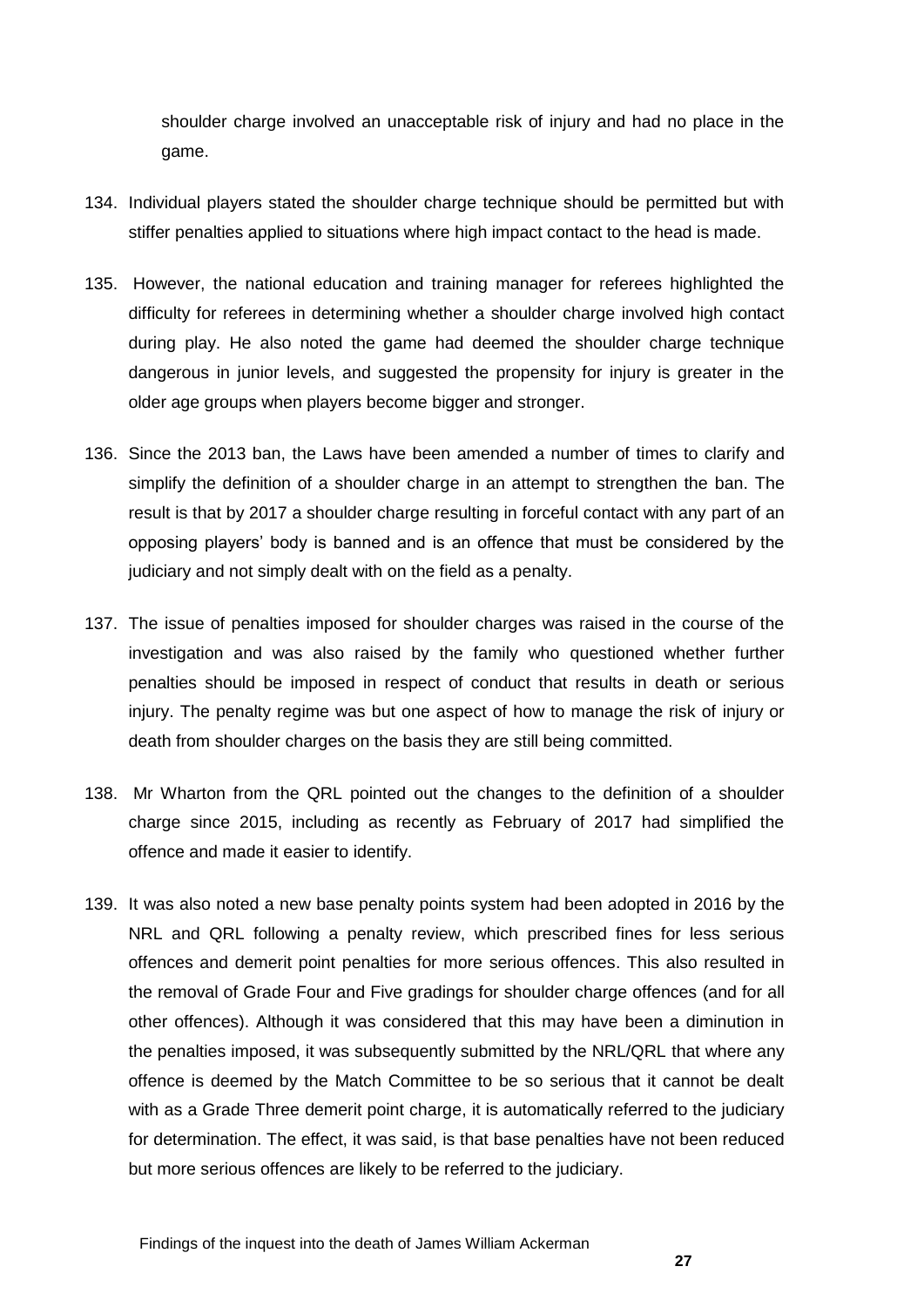- 140. Mr Wharton stated since tracking all judiciary incidences since 2015, the QRL is starting to see data that suggests '*people are starting to learn that you can't do this*'. Mr Wharton expressed a view the simplification of the shoulder charge rule, as well as increased monitoring of and response to repeat offenders by the QRL since early 2017, are sufficient measures for reducing or eliminating the shoulder charge from the game.
- 141. The 2016 Penalty Review also set out three sliding offences for Intentional, Reckless or Careless High Tackles. It was submitted by Counsel Assisting that the NRL and QRL may also wish to consider treating shoulder charges in the same way. Although the QRL did not cavil with that proposition, the NRL disagreed. The NRL stated that the *Judiciary Code of Procedure* noted that the definition of a shoulder charge is an allencompassing one and it makes no difference, except as to penalty, whether the conduct was careless, reckless or intentional. Hence, any one of those different mental elements is sufficient to satisfy the charge. It is only at the judiciary that the offending player's mental element is directly relevant to the question of penalty. The NRL considered that the further categorisation of shoulder charges gradings by reference to the mental element involved will confuse, rather than assist, when charging a player with that offence; would have no practical impact upon the sufficiency of existing penalties or actual penalties imposed; and would not act as a greater deterrent.
- 142. That position did seem somewhat at odds with the position concerning the three way categorisation of intent for high tackles. It was explained by the NRL that this reflected the international position in that high tackles have historically been categorised that way internationally. As well, high tackles are the most prevalent aspect of foul play in the game, and it was thought there is special reason to treat high tackles differently. Further, by definition high tackles are easier to identify, as opposed to shoulder charges, which have by definition historically been more open to interpretation.
- 143. I conclude that the NRL took action to review the shoulder charge technique when concerns were raised in 2012. The subsequent review resulted in largely evidencebased recommendations about its safety and whether it should remain in the game. The recommendations were expediently adopted and since 2013 the NRL, and by association the QRL, have strengthened the prohibition of the shoulder charge by simplifying the definition and widening the scope.
- 144. Although there may continue to be differing views on whether this particular tackle was a shoulder charge it is to the point that 'shoulder charges' or similar forceful contact

Findings of the inquest into the death of James William Ackerman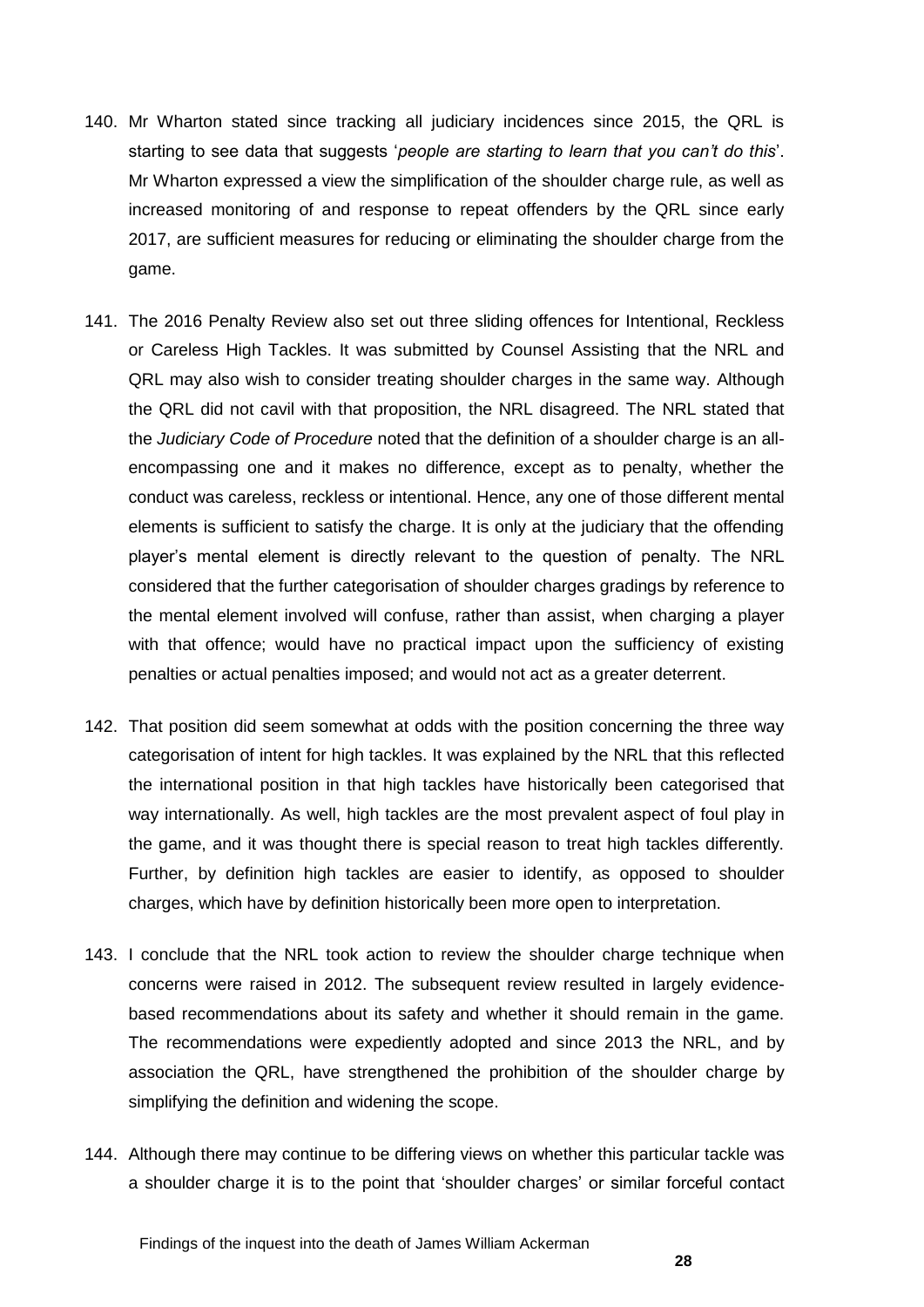invariably involve high impact and death or serious injuries can and will occur even though the neck and head are not directly impacted.

- 145. The NRL/QRL are to be commended in the approach they have taken with respect to the ban on shoulder charges. I also accept as appropriate the position of the NRL/QRL in respect to the issue of grading charges up to Grade Three and all other charges necessarily to be determined by the judiciary. I am less convinced about the issue of having a three way categorisation for high tackles and not for shoulder charges. Given the QRL did not cavil with the proposition I wonder if the NRL and its associates should not reconsider that position. I do not have a strong view on this and it is best left to the game to consider those issues and make a determination.
- 146. One issue that also arose was the position of the apparent reluctance to utilise send offs from the field of play as a form of deterrent to the offence of shoulder charge. It is evident that send offs for this and other offences are not utilised often in Rugby League unless the dangerous contact is very clear and serious. The referees, as determined somewhat by the game policies, are reluctant to use send offs, particularly if there is some uncertainty, and they prefer to leave this to the Match Review official by placing the player on report. The evidence from a number of witnesses confirmed a reluctance to issue send offs, and certainly witnesses were against the concept of mandatory send offs for all shoulder charges of whatever grade. The reasons given were the decision can change the outcome of the game in circumstances where referees have split seconds to determine what happened and in a situation where there is still very much a grey area.
- 147. I consider that the issue of the reluctance to utilise send offs is one that may need to be reconsidered by the game. The rules allow for this to happen but at a policy level it is clear the message filtered down to match officials is to use send offs in only exceptional cases. The match officials who gave evidence at the inquest stated that send offs had not been used by them in the past. I accept mandatory send offs for any grade of shoulder charge are not warranted and would no doubt be counterproductive as a deterrent. I am not making a prescriptive recommendation about this issue as any change in policy needs to consider all illegal play, but there is clearly a place for this level of deterrence to be considered.
- 148. James' family also suggested that recommendations should be made about making headgear compulsory for junior rugby league players as a way of encouraging players as they move forward to continue to wear head gear. As I have found it is by no means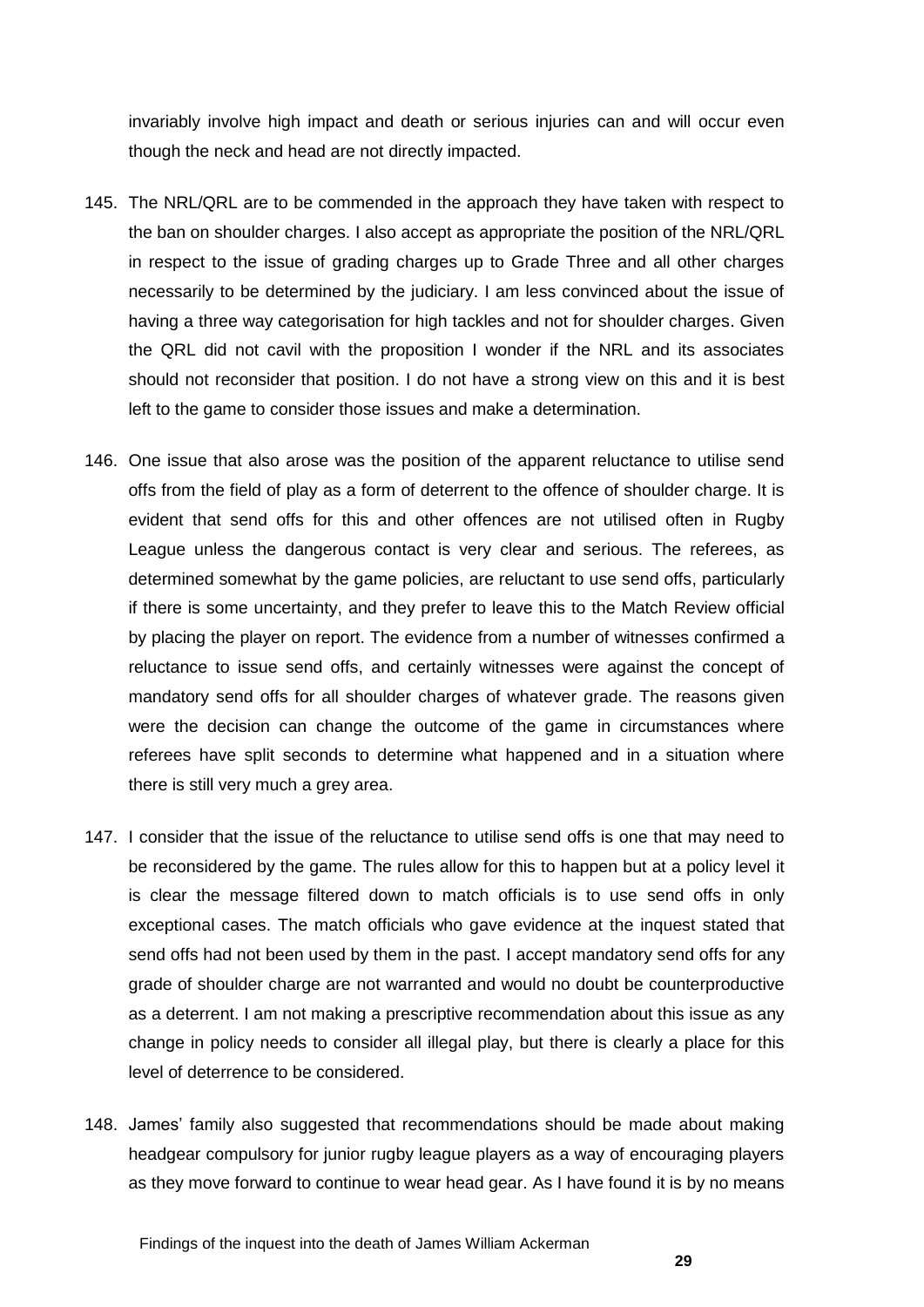certain direct contact to the head or neck was involved in this case and I agree with Counsel Assisting it would be outside of the scope of this inquest to proceed that far. As well the efficacy of the use head gear in contact sport has been spoken about for decades and it is for the respective sports to continue that research and decide the benefits and disadvantages and make their own decision.

149. The issue of reducing the potential for significant impact of bodies by removing kickstarts or line drop outs was also suggested. I accept such a removal would not necessarily reduce such impacts in other stages of the game. It would be a significant change to the game's appeal and would have little support.

### <span id="page-32-0"></span>**Conclusions and Comments**

- 150. There was evidence led from a number of witnesses that James Ackerman relished the hard contact of Rugby League. Francis Molo was a larger and heavier person than James. Francis was described by some as a gentle and quiet person off the field but he also played hard on the field. The incident causing the tragic death occurred early in the game when it was usual for players, particularly forwards, to attempt to assert some physical and psychological dominance over their opponents. James ran at speed directly towards and into his opposing forward, Francis Molo. Francis braced himself for the impact, bending his knees and pushing forward and slightly upwards into James as the two collided. Up to the point of impact both players were simply 'playing hard' and 'doing their job'.
- 151. Francis does not believe that he impacted James with his shoulder with his arms tucked into the side, as was the offence for a shoulder charge at the time and that the impact was front on to the chest area. I have found that the impact was more side on and certainly the front right side of Francis' shoulder came into contact with the upper part of James chest/shoulder area. There was no attempt by Francis to wrap his arms as part of a legitimate tackle and although Francis says he did not have time to do so, in my view it never looked like that would occur. Francis was suspended for nine matches for a Grade 5 Shoulder charge and I have concluded the process that eventuated in that penalty was appropriate and legitimised the finding that this was a shoulder charge.
- 152. Francis may not have made direct contact with the head or neck but it is more likely than not the on field collision and resultant rapid deceleration caused James' head and neck to move in such a way and with such force his right intracranial internal carotid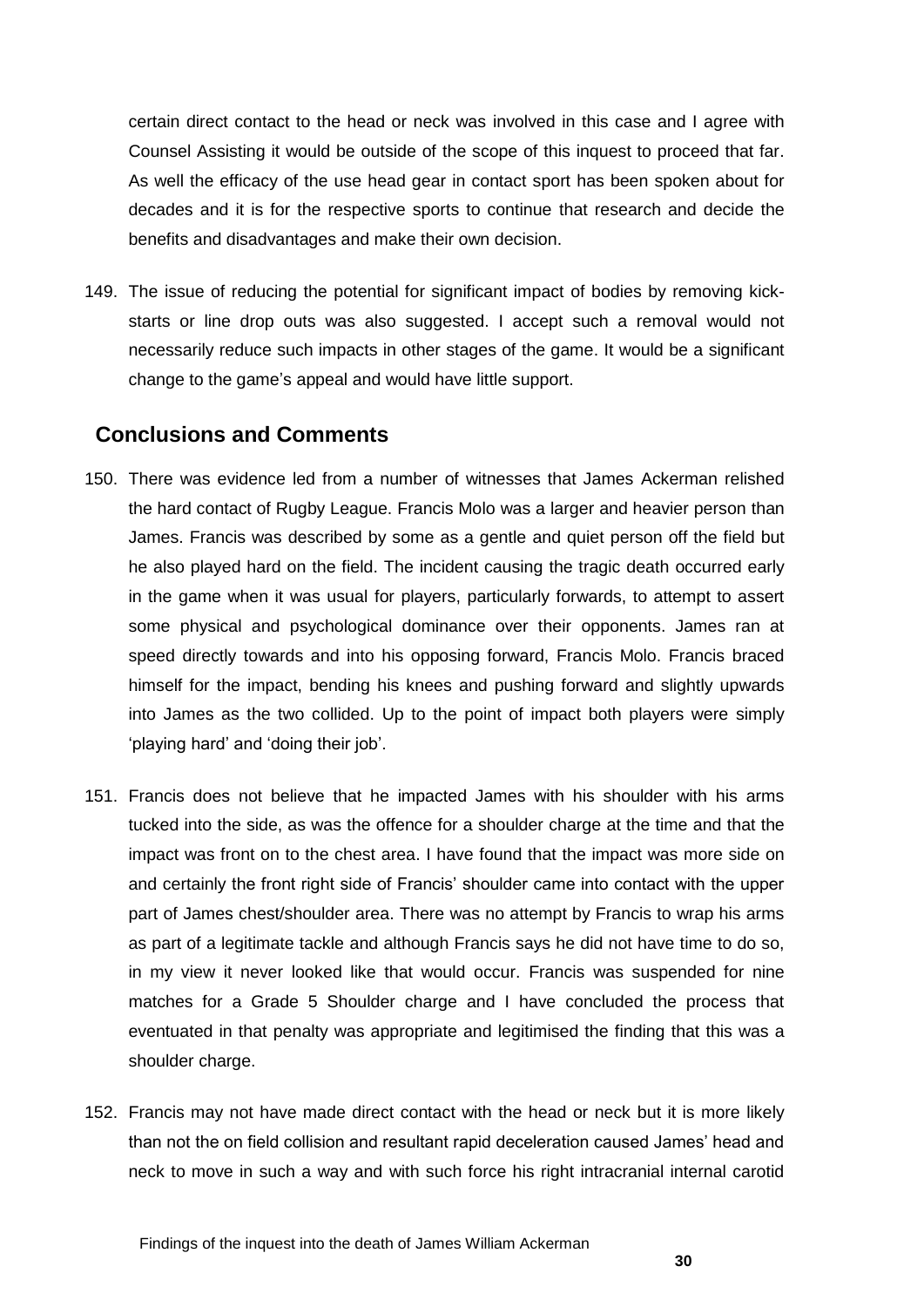artery was stretched and torn. This resulted in intracranial bleeding and pressure causing injury to James' brain incompatible with life.

- 153. The game of Rugby League banned the shoulder charge form of tackle in 2013 because of safety concerns. The game has taken steps since that time to strengthen the ban by simplifying the rule. The ban was not universally applauded by some, but I accept the ARLC, NRL and QRL have been resolute in their approach to banning this clearly dangerous form of tackle. The subsequent rule changes have been responsive to concerns the ban had not gone far enough and have simplified the rule and made the ban more effective. The rule changes reflect the fact that death or serious injury can occur from the significant forces and impacts that modern players can impose on each other even where there is no direct contact with the head or neck.
- 154. Of course it is apparent shoulder charges are still being carried out, as is the case with other banned tackling techniques such as high tackles. There are a number of strategies available to the game to deal with such breaches of the rules including penalties, send offs, placing players on report and suspensions. There was evidence the NRL/QRL provides training relating to rule changes. I accept the evidence that on field training would not teach illegal techniques for safety reasons as well as a pragmatic reason being they will result in penalties.
- 155. I have commented that the reluctance to use the send-off process as an aspect of deterrence should be relooked at by the NRL/QRL but I accept a mandatory send off for any grade of shoulder charge is not warranted and likely to produce unfair results.
- 156. The penalty regime has also been considered and I received evidence about how the impact of the changes to the penalty regime is that more serious charges will now be heard by the judiciary where more appropriate penalties can be given. It should be noted that criminal law sanctions can still apply to illegal acts occurring on a football field, and in recent times I am aware charges have been brought.
- 157. I have also suggested that the NRL and QRL should look at the three way categorisation for high tackles and why this would not also be applicable to shoulder charges, but as I stated this is not a strong view of mine.
- 158. James died playing the game he loved. He is clearly sadly missed by his wife, his parents and other family members and his friends and teammates.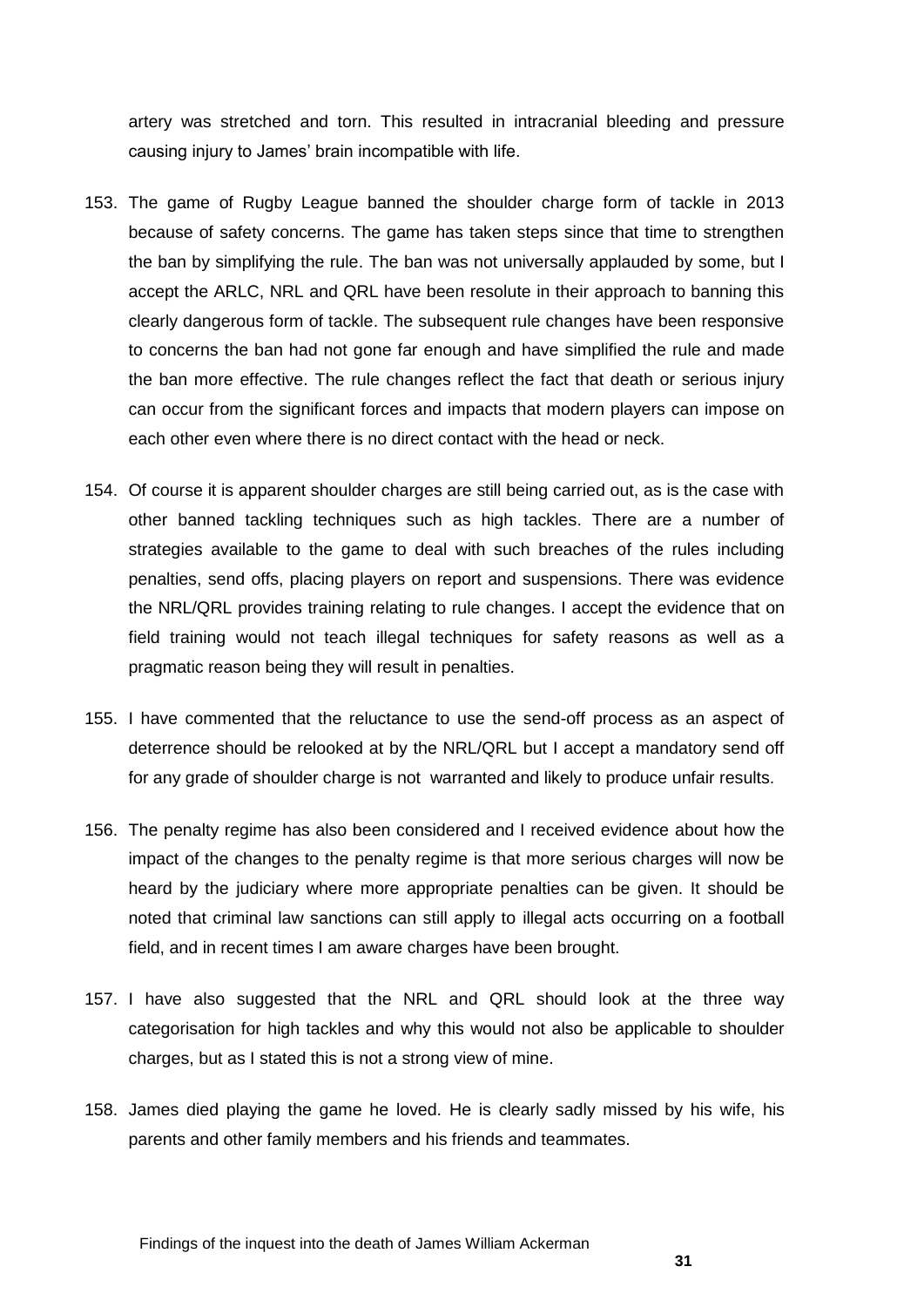# <span id="page-34-0"></span>**Findings required by s. 45**

#### <span id="page-34-1"></span>**Identity of the deceased** – James William Ackerman

<span id="page-34-2"></span>**How he died** – **At the time of his death, James William Ackerman** was 25 years old and a semi-professional rugby league player with the Sunshine Coast Falcons. On 20 June 2015 Sunshine Coast were playing against the Norths Devils at Norths' home ground at Bishop Park in Nundah as part of the Intrust Super Cup competition. James was playing in the front row. Sunshine Coast scored a try in the very early minutes of the game, and Norths then kicked the ball from half-way to restart the game. A Sunshine Coast player received the ball from the kick-off and passed it to James, who ran at the defensive line. Within that defensive line was player Francis Molo. James and Francis collided with each other and James immediately fell to the ground, dropping the ball. James remained on the ground, unresponsive, and it appeared he was struggling to breathe. Emergency medical treatment was provided on the ground and then at the Royal Brisbane and Women's Hospital where James was taken. James was experiencing bleeding to the brain and was placed in an induced coma. Over the next two days it became apparent James' condition was incompatible with life and a decision was made, in consultation with James' family, to terminate his life support. James passed away on 22 June 2015. An autopsy was conducted on 26 June 2015 and James' cause of death was determined to be a '*traumatic subarachnoid haemorrhage*' resulting from a '*right intracranial internal carotid artery dissection*'. It is more likely than not the on field collision and resultant rapid deceleration caused James' head and neck to move in such a way and with such force his right intracranial internal carotid artery was stretched and torn. This resulted in intracranial bleeding and pressure causing injury to James' brain incompatible with life. **Place of death** – Royal Brisbane & Womens' Hospital BRISBANE QLD 4001 AUSTRALIA

<span id="page-34-4"></span><span id="page-34-3"></span>**Date of death**– 22 June 2015

<span id="page-34-5"></span>**Cause of death** – 1(a) Traumatic subarachnoid haemorrhage 1(b) Right intracranial internal carotid artery dissection